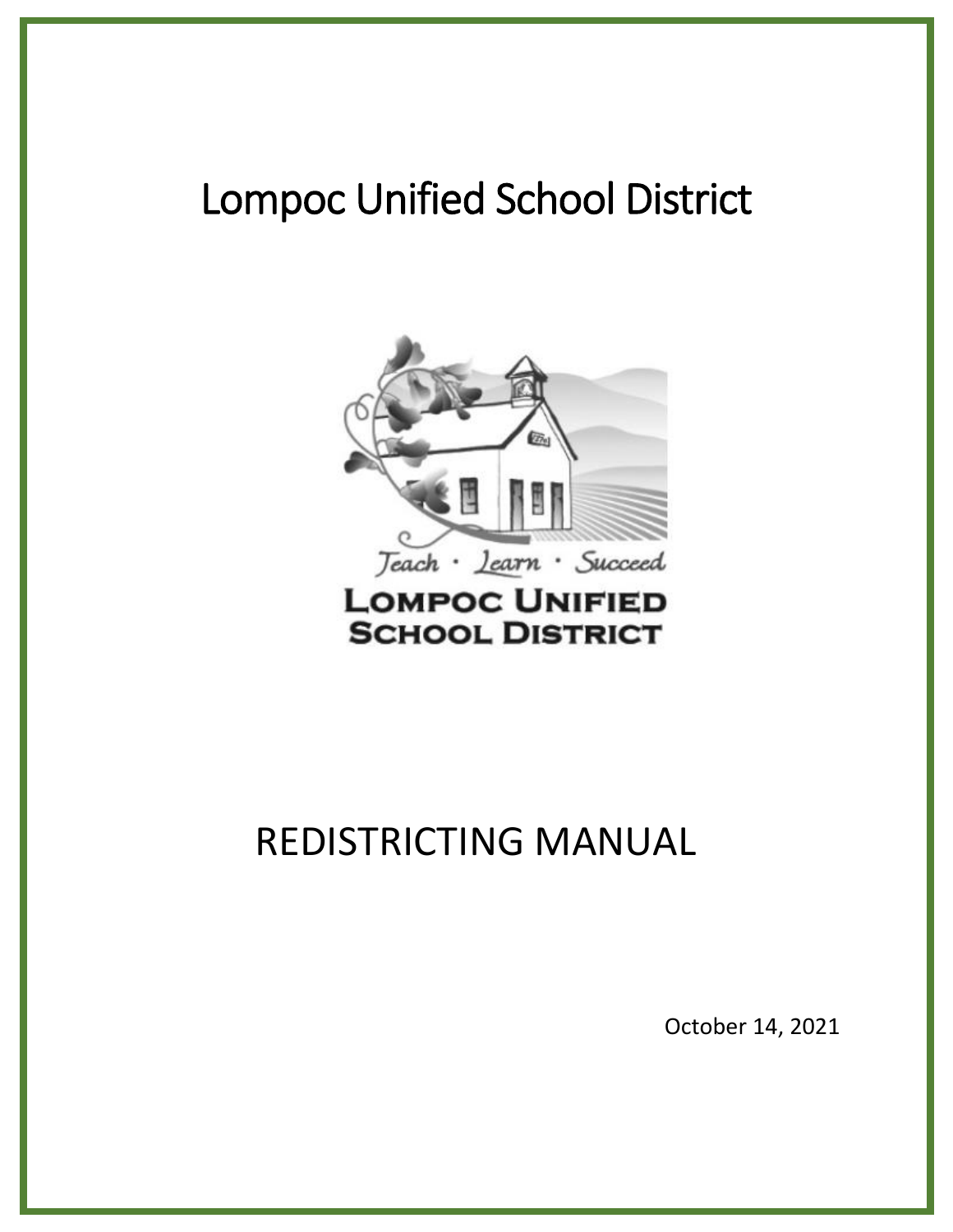# Contents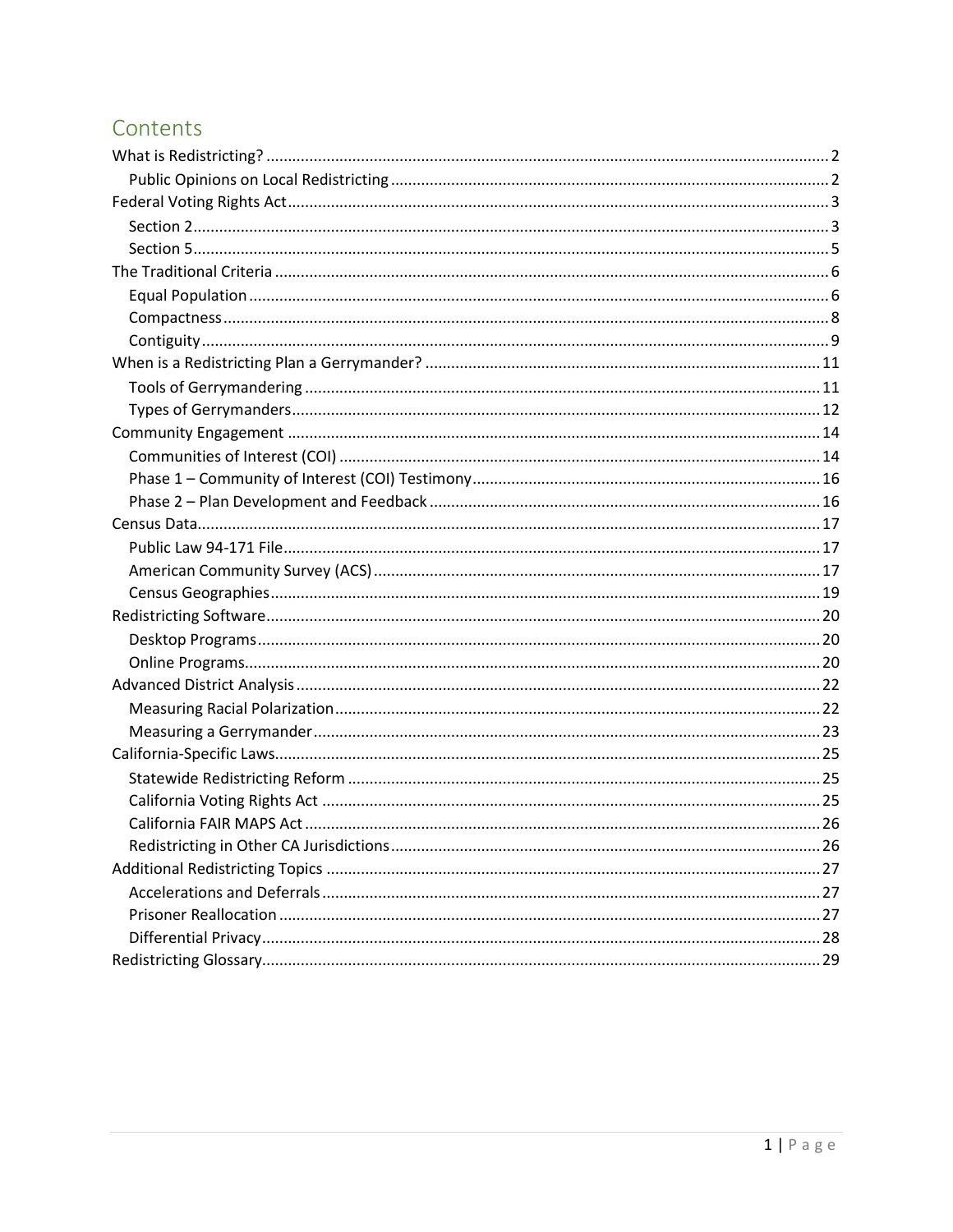# What is Redistricting?

At its most basic level, redistricting is the adjustment of election boundaries to create fairer representation, equalize voting strength, and create equitable distribution of political power. The task is conducted for any state, county, city, or other local government with districted elections. In the United States, this commonly occurs once a decade, after the release of new population numbers from the U.S. Census.

Redistricting is not just a quantitative exercise that can be solved by a computer, mathematical computation, or algorithm, although these are tools can be helpful in presenting options or creating or evaluating redistricting plans.

Within redistricting, there are laws, best practices and norms that drive the process. These are continually changing, with the last decade seeing some of the most dramatic retooling of our processes with a series of legal rulings, new state and local laws, and a shift in public attitudes.

The effect has been to put more power in the hands of the public – either through specific laws mandating more community engagement, the increased availability of mapping tools that a lay-person can utilize, a media that has become more adept at covering these issues, and the strong public belief that redistricting is not a task to be left to backrooms and political deal-making.

This manual goes through many of the elements of the redistricting process, with a focus on local redistricting. As the law and practice of redistricting change, some of the descriptions and definitions of terms may need updating.

# Public Opinions on Local Redistricting

Over the past two decades the public has been increasingly pushing for redistricting reform and transparency. California's voters passed Propositions 11 and 20 in order to shift redistricting away from the Legislature to an independent bipartisan commission. This viewpoint that redistricting should no longer be controlled by politicians has only increased since the passage of these statewide ballot measures. In a recent poll conducted for Open California, 97% of California voters agree with the statement "local government should be required to have transparent, open redistricting."

Looking more closely, 96% of the public supports the new state requirement that all proposed redistricting maps for local governments be made publicly available before being voted on, 91% believe local governments should have five or more hearings, 90% believe lines should not be drawn for incumbent protection, and 97% believe lines should not be drawn to favor political parties.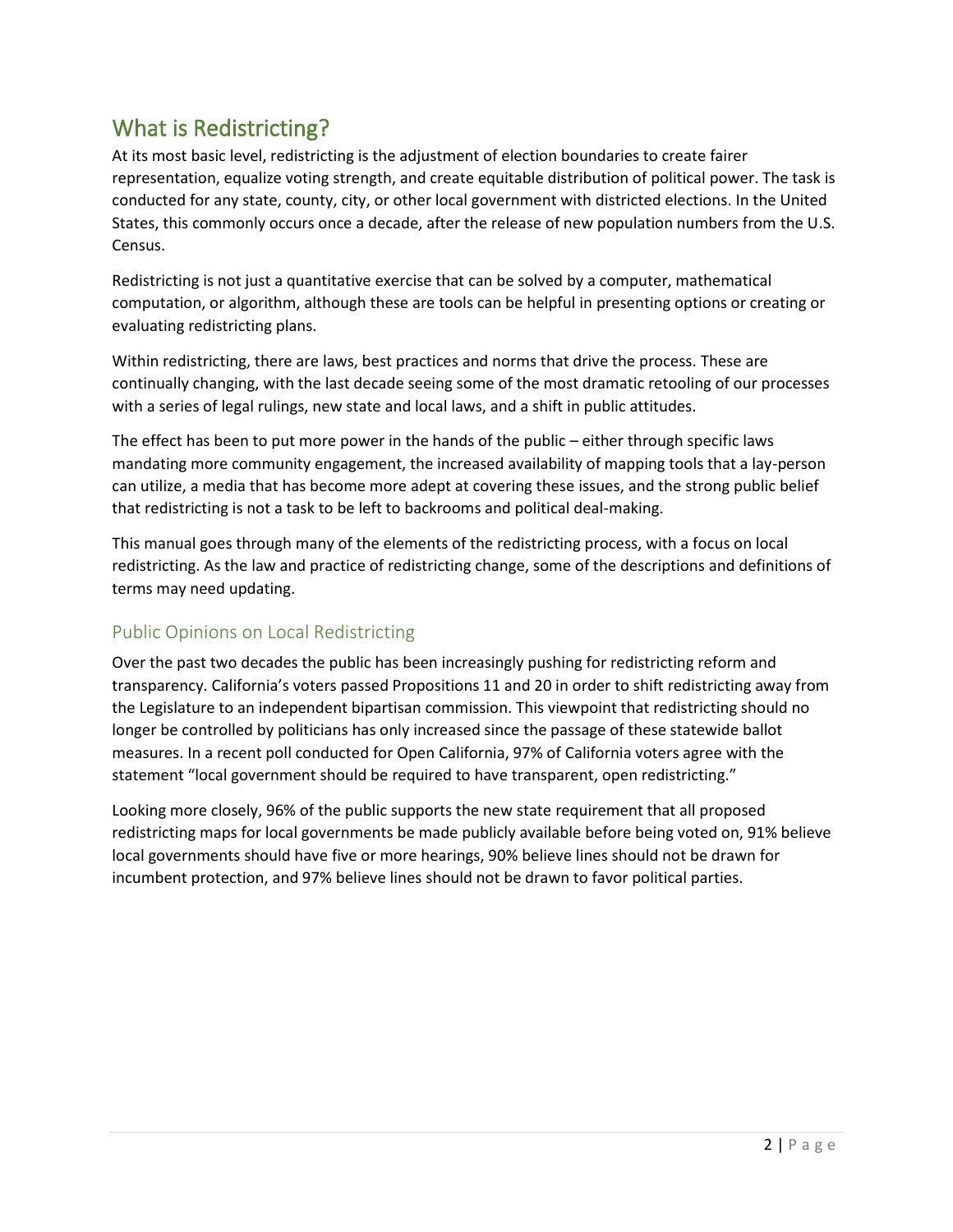# Federal Voting Rights Act

One key criterion that must be followed in all redistricting is the Federal Voting Rights Act of 1965.

The Act was passed on the heels of the Civil Rights Act of 1964 and sought to remedy racial disenfranchisement in southern states – specifically Jim Crow laws such as literacy tests, poll taxes, and other restrictions that were unconstitutional, but hard for the Department of Justice to block without specific legislation.

The primary impacts on redistricting are found in **Section 2**, which requires majority-minority districts as a remedy for **vote dilution** when a state, county, city, or other agency has racially polarized voting and the sufficient concentration of that protected class to create a district where the minority population can effectively use their voting power to elect a candidate of choice, and **Section 5**, which requires covered states and local governments to receive **pre-clearance** on redistricting plans.<sup>1</sup>

# Section 2

In 1982, Congress responded to a Supreme Court case<sup>2</sup> which held that Section 2 prohibited only "purposeful" discrimination by passing a ban on any voting practice that had a discriminatory effect, irrespective of whether the practice was enacted or operated for a discriminatory purpose. This amendment defined a method for determining violations of Section 2 utilizing the following factors:

- A history of official voting-related discrimination in the state or political subdivision;
- The extent to which voting in the elections of the state or political subdivision is racially polarized;
- The extent to which the state or political subdivision has used voting practices or procedures that tend to enhance the opportunity for discrimination against the minority group, such as unusually large election districts, majority-vote requirements, or prohibitions against **bullet voting**;
- The exclusion of members of the minority group from candidate slating processes;
- The extent to which minority group members bear the effects of discrimination in areas such as education, employment, and health, which hinder their ability to participate effectively in the political process;
- The use of overt or subtle racial appeals in political campaigns; and,
- The extent to which members of the minority group have been elected to public office in the jurisdiction.

Shortly after these amendments, a 1986 Supreme Court decision<sup>3</sup> further shaped how the VRA interacts with redistricting by establishing rules for when race and ethnicity can take a greater role in the process of drawing districts.

<sup>1</sup> Preclearance was invalidated recently in Shelby v. Holder (2013)

<sup>2</sup> Mobile v. Bolden (1980)

<sup>&</sup>lt;sup>3</sup> Thornburg v. Gingles (1986)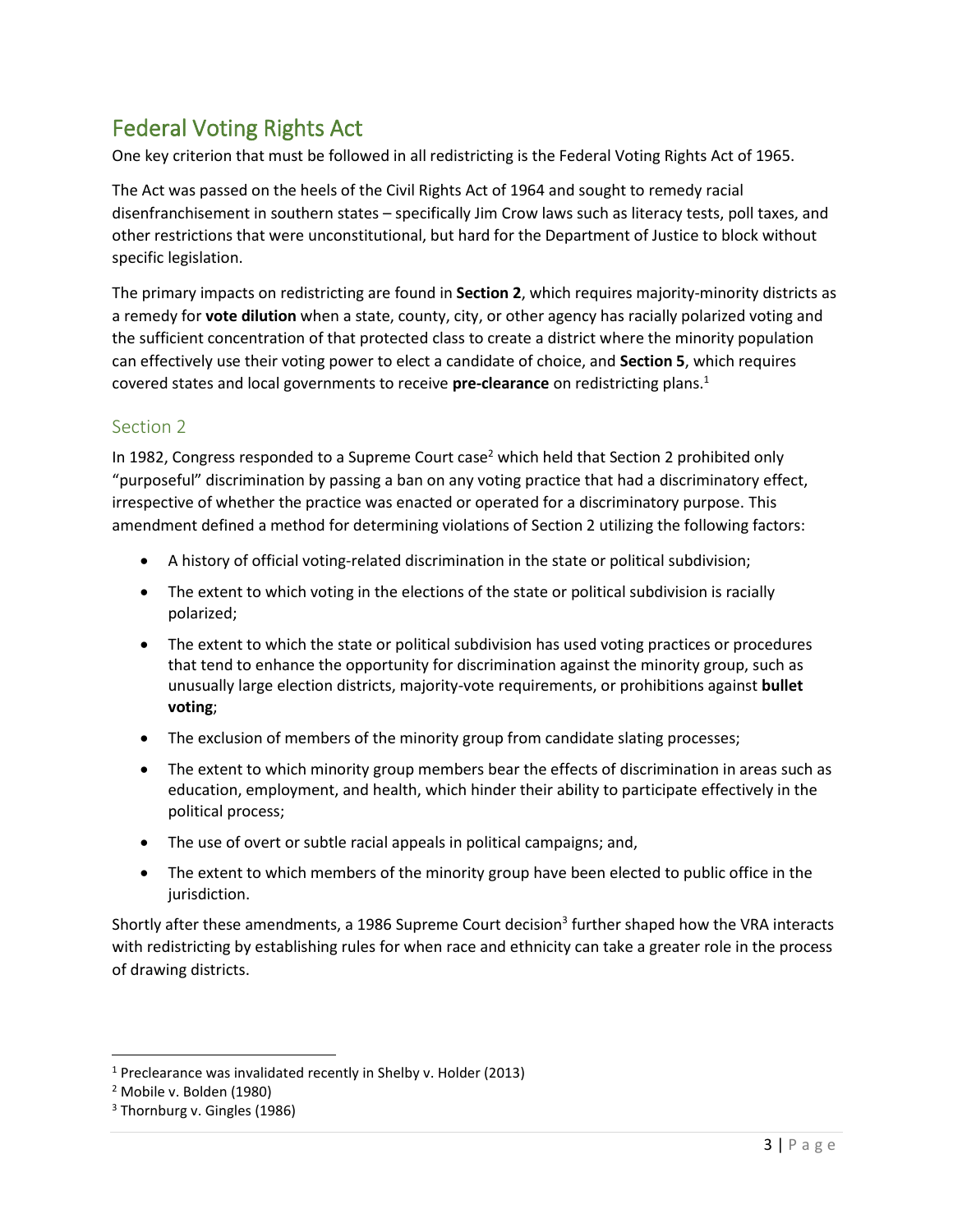The eponymous "Gingles factors" are three preconditions that a minority group must meet to establish a violation of Section 2 of the Voting Rights Act. These preconditions are the following:

1) A minority group must be sufficiently large and geographically compact to comprise a majority of the district;

2) The minority group must be politically cohesive (it must demonstrate a pattern of voting for the same candidates, also known as "bloc voting"); and,

3) A majority of voters vote sufficiently as a bloc usually to defeat the minority group's preferred candidate.

This set of factors helps an agency that is undergoing redistricting know when Section 2 is operative regarding a protected class in their community, but there are significant additional factors that may be considered.

These factors could also be extended beyond race and applied to other protected classes, such as religious affiliation, gender and sexual orientation, and national origin in cases where that population is geographically defined and can be protected through the redistricting process.

Agencies under Section 2 requirements must still draw majority minority districts that are compact and contiguous, and they must be drawn in a way that is improving their ability to affect the outcome of an election. If a majority minority district is drawn at just 50%, that may not be deemed an **effective minority district** based on registration and voting patterns of the effected minority group.

Agencies may be required to look at options to increase the percentage of the minority population or even look at the election cycle in which that district would be coming up for election in order to place the election for that majority minority district within an election cycle in which that minority group shows historic higher turnout.

One outstanding question in the implementation of Section 2 is if it requires **coalition majority minority districts,** which can exist when two separate protected classes act as one politically cohesive, bloc vote and are subject to bloc voting against their interests. Courts have split on this question, although the majority of decisions have come down on the side of preferring coalition districts when they can be drawn, but not as a replacement for traditional majority minority districts.

**Crossover districts** in which the minority population can be drawn in a district with a similarly-minded majority group can have the impact of allowing that minority community to more effectively elect a candidate of choice, but this is not a requirement of Section 2 of the Voting Rights Act.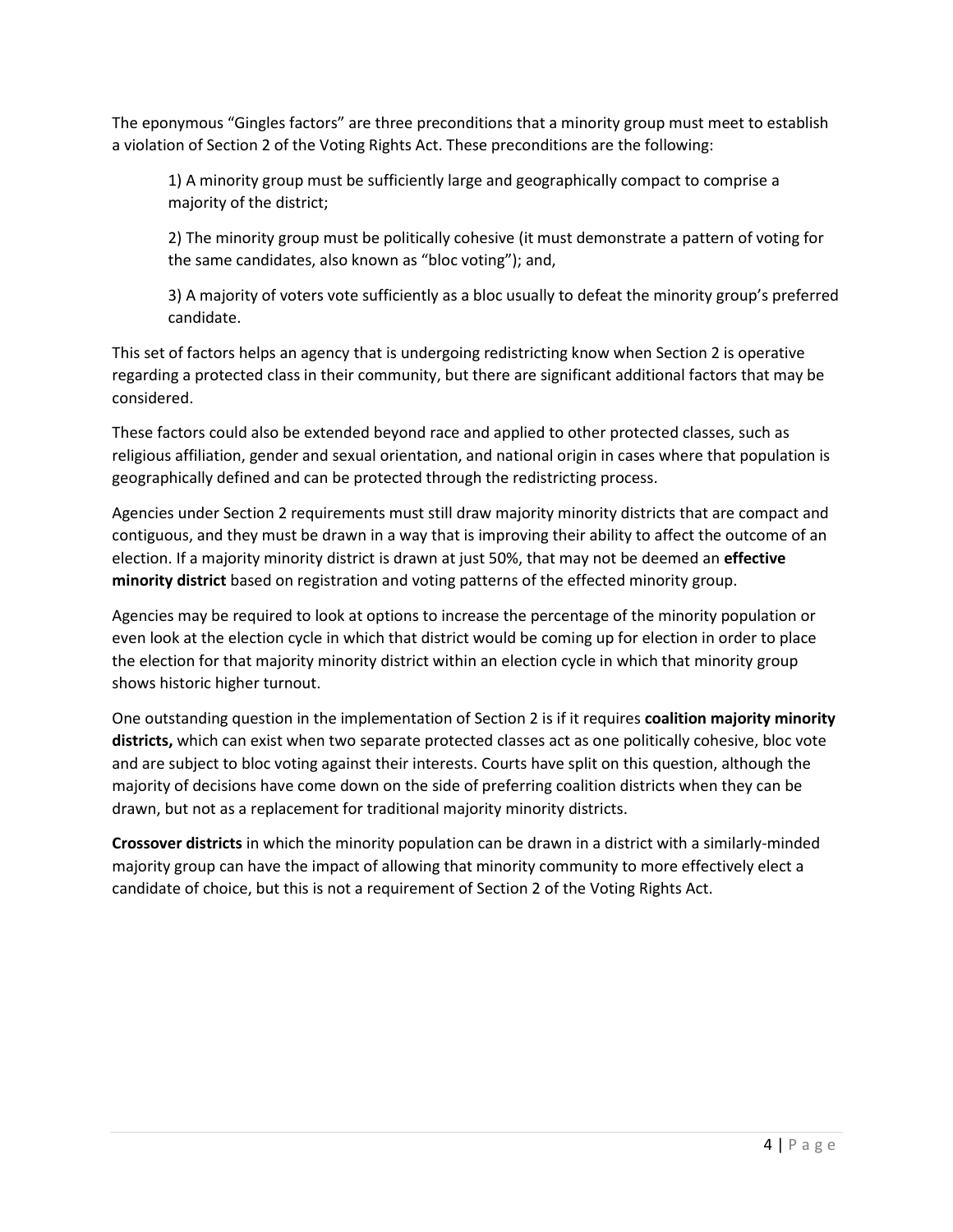#### Section 5

The Voting Rights Act covers several elements of election protections for minority communities, but the most powerful tool in its arsenal is the preclearance requirements under Section 5. These requirements, imposed on jurisdictions based on past minority voting patterns, require the state or local jurisdiction to delay implementation of any election law, such as a redistricting, but also polling locations, ballot design, voter purges, voter ID and other laws, until cleared by the Federal Department of Justice.

There were five counties in California that operated under Section 5 during the 2011 redistricting: Kings, Kern, Monterey, Merced and Yuba. Following the last decennial redistricting, Merced earned a **bailout** from the Department of Justice in 2013 allowing them to be taken off the Section 5 list.

During the statewide redistricting in 2011, Section 5 served to freeze much of the existing legislative and congressional districts in place. A primary goal of the Citizens Redistricting Commission was to not cause **retrogression** in the minority populations of any district that touched these Section 5 counites. This resulted in fewer Latino seats in one area, in order to maintain the share of Latino population in districts that overlapped Section 5 counties.

A 2013 Supreme Court ruling<sup>4</sup> invalidated the VRA's Section 4, which included the provisions that created the coverage formulas for what states and counties would be required to comply with preclearance requirements in Section 5. These coverage formulas were designed more than 50 years ago and are largely based on voting patterns in the 1968, 1970 and 1972 elections – a fact that the court found resulted in a policy that did not have any relationship to modernday voting rights concerns.

While Section 5 is now inoperative, there are legislative actions being taken to reestablish the coverage formula provisions of Section 4 and revive the full force of the act, potentially in time for the 2021 redistricting.

Legislative action to restore Section 5 is not without precedent. There has been a history of legal challenges to this section of the VRA and a number of coursecorrections by the U.S. Congress to explicitly expand the law and reestablish the powers within that section. In 2006, Congress passed changes to respond to one legal decision<sup>5</sup> that interpreted Section 5 as only prohibiting retrogressive discriminatory purposes, rather than any discriminatory purpose, and another legal ruling<sup>6</sup> that found this section of the act only applied to redistricting outcomes where there was an inability for a minority group to elect their preferred candidate.

# IMPORTANT VRA RULINGS FOR REDISTRICTING

There are dozens of important VRA decisions. These are some of the most critical:

**Thornburg v. Gingles** *Created the Majority-Minority standard under Section 2.*

#### **Baker v. Carr**

*Finding*: Federal courts have the jurisdiction to cover state legislative redistricting plans.

#### **Reynolds v. Sims**

*Finding*: Decennial redistricting is required for legislative districts and new boundaries should achieve population equality.

**Gaffney v. Cummings**  *Established the 10% deviation standard.*

#### **Karcher v. Daggett**

*Congressional districts must be equal in population – functionally no more than a 1-person deviation.*

*Wesberry v Sanders Congressional districts must be approximately equal in population.*

<sup>4</sup> Shelby v. Holder (2013)

<sup>5</sup> Reno v. Bossier Parish School Board (2000)

<sup>6</sup> Georgia v. Ashcroft (2003)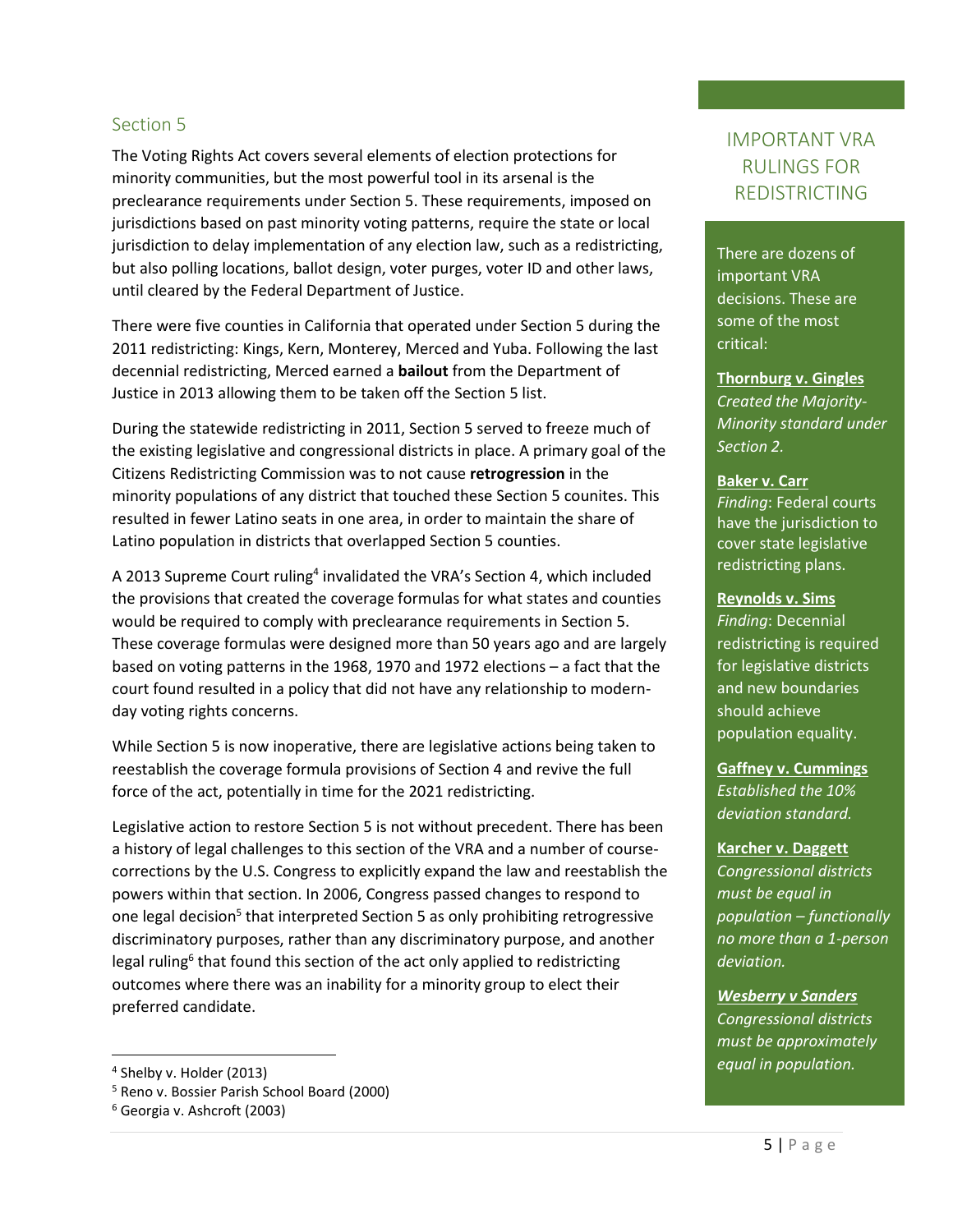# The Traditional Criteria

No matter where redistricting is being done, there are a set of traditional criteria that are used. Each has its own legal basis, and states or agencies may use different definitions for achieving or measuring each, but they are key universal elements of the process in both state and local redistricting.

# Equal Population

Districts are redrawn primarily to equalize population. There are two subparts to this idea of equality: representation and voting power.

**Equal Representation** – In practical terms, this speaks to how effective any resident can be at advocating for themselves or being represented within a jurisdiction.

Imagine a town with 150,000 residents, and just two districts. If one district has 10,000 residents and the other has 140,000, a complaint by the person in the smaller district would represent 1/10,000 of that representative's constituents. In the larger district, the same complaint would be only 1/140,000 of the representative's constituents. In the second district, it would take 14 times the residents to have the same voice as just one resident in the smaller district.

**Equal Voting Power** – This is the "one-person-one-vote" principle, and effectively measures the equal ability to elect a candidate. In the fictional town above, there might be 100,000 voters. If there are 8,000 in one district and 92,000 in the other, then the voting power of the resident in the smaller district would be 11.5-times greater than that of a voter in the larger district.

These criteria can sometimes be in conflict because districts with equal populations do not always have equal numbers of voters, or equal turnout of their registered population. One district may have more residents under 18 or more non-citizens, thereby creating an imbalance in the eligible voting age populations.

This can be exacerbated when districts have differing rates of young people, renters, or other socioeconomic groups with lower registration or voting performance. There are many examples of districts that are equally sized, yet have massive differences in the number of voters. In California, all congressional districts are drawn nearly perfectly equal, however in the 2020 General Election, the 4<sup>th</sup> Congressional District had turnout of 455,000 voters, while the  $21<sup>st</sup>$  Congressional District had only 175,000.

There has been movement to try to use voter registration, eligible voters, or other datasets for determining population because of this friction between the two concepts, but the latest Supreme Court decision on this issue<sup>7</sup> reinforced the use of total population from the decennial census. However, it did not absolutely close the door to the use of other datasets, making this something that will likely continue to be litigated.

Due to the delay in the 2020 Census release, there is some discussion on using the 2015-2019 American Community Survey's projected population to begin drawing district lines, with the 2020 Census data to balance the final district lines submitted to County Registrars. This, however, is unlikely to be allowed for

<sup>7</sup> Evenwel v. Abbott, 136 S. Ct. 1120 (2016)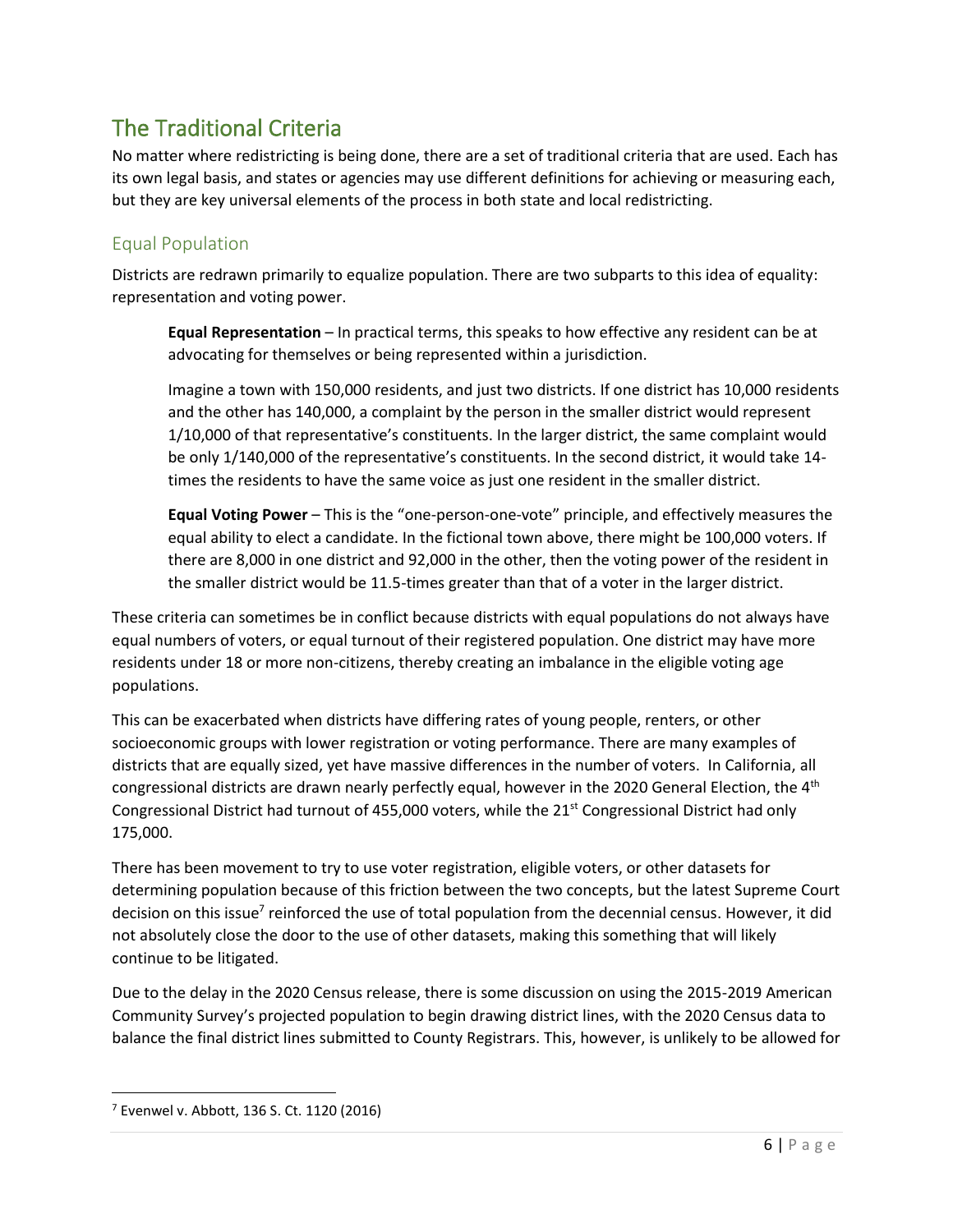cities and counties doing redistricting under the Fair Maps Act as the law requires use of a final dataset provided by the state, after reallocation of the state prison population.

Even after agreeing on what dataset to use, and who to count, quantifying the equality of population is another element which can be done with different methodologies based on state law and best practices.

The **deviation** of a district is a measure of how equally sized it is to the ideal population of perfectly divided election districts. If a jurisdiction has 100,000 residents, the ideal population of each district is 20,000. If District A, in the example below, is at a population of 21,000, that district would have an **absolute deviation** of 1,000, and a **percentage deviation** of 1,000/20,000 or +5%.

| <b>District</b> | <b>Population</b> | <b>Deviation</b> | Percentage       |
|-----------------|-------------------|------------------|------------------|
|                 |                   |                  | <b>Deviation</b> |
| А               | 21,000            | 1,000            | 5%               |
| B               | 20,200            | 200              | 1%               |
|                 | 19,800            | $-200$           | $-1%$            |
|                 | 19,250            | $-750$           | $-4%$            |
| F               | 19,750            | $-250$           | $-1%$            |

Individual district deviations must be calculated to determine the total **plan deviation**, which can be done in one of three ways:

- *Overall Range:* The sum of all the deviations. In the five-district plan above the percentage deviations are 5%/1%/-1%/-4%/-1%, the sum of the absolute values of all those percentage deviations is 5+1+1+4+1=12, which would be the overall range.
- *Mean Deviation*: The Overall Range, divided by the number of districts. In the scenario above where there are five seats and an overall range of 12, the mean deviation would be 12/5 or 2.4%.
- *Deviation Range*: The sum of the absolute values of the largest and smallest district. In the scenario above the smallest district is -4%, the largest is +5%, so the range is |-4%| + |5%| for a deviation range of 9%.

In California, we utilize the **deviation range** to quantify the equal population of a districting plan.

The acceptable total plan deviation range can vary based on federal case law, state laws, local regulation, or a decision by a board or commission conducting the redistricting. The most common standards are:

- One Person congressional plans are generally drawn to a one-person standard. This can appear to be an arbitrary standard as line-drawers hunt-and-peck around a redistricting plan to reach that nearly perfect calculation in each district.
- $\bullet$  10% a relatively wide deviation standard set for local and state government redistricting. This is the default if there is no narrower state or local requirement.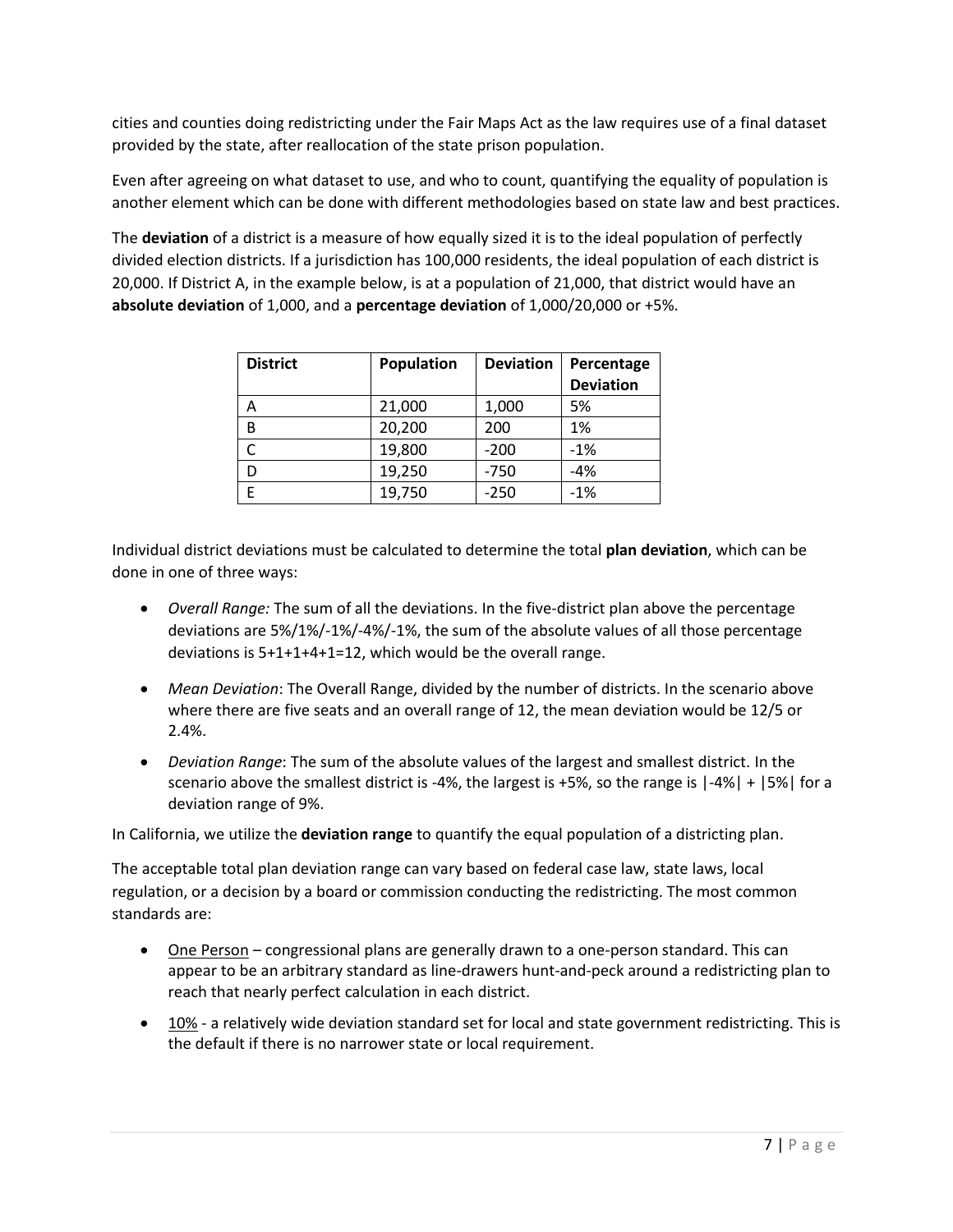• Other ranges from 2.5% to 1% are commonly used as acceptable ranges in a redistricting plan, pointing to precedents set by judicial redistricting or utilizing statutes, ordinances, or a decision by the entity conducting the redistricting.

One fallacy in redistricting is that a narrower deviation is always better. This is an easy trap to get caught in because a single numeric value is something that can be easily understood by the public. However, a decision to have a specific deviation requirement before drawing lines could inadvertently harm other parts of a plan by prioritizing an arbitrary numeric goal ahead of other more important criteria.

As an example, imagine a plan that has a 1.05% deviation, and in order to move under 1% you had to split a neighborhood – clearly, the utility in keeping voters in that block with their neighbors would be higher than the utility of an agency being able to say their plan was under 1% deviation.

Like many criteria, total plan deviation is one which should be considered among a family of other sometimes competing criteria.

#### Compactness

Compactness is the principle that a district should be drawn in a way that minimizes the distortions of a district, making it more circular or square, with fewer strange shapes, protrusions, indentations or other oddities.

One of the most popular mathematical calculations of compactness is Polsby-Popper, which is a measurement of the ratio of the length of the perimeter of the shape of the district, compared to a perfect circle of the same size.

There are dozens of different metrics for compactness. It is a bit of a niche piece of redistricting academia. However, one failing of compactness scores is that they are not absolute – they are relative to other options for districts drawn in the same area. Scores can be heavily impacted by the shape of the agency itself, or other competing criteria, such as the need to draw districts that meet federal Voting Rights Act requirements, maintain other governmental boundaries, or follow contours of existing natural structures like mountains and rivers.



*in Polsby-Popper the length of all the lines, including twists and bends of the district, is compared to the size of a circle with the same length circumfurence.*

Another approach to compactness is to move away from criticizing the roughness and spikes of external boundaries, but instead looking for the dispersion of population within a district. How does a district, as an example, bridge together nearby populations versus one that stretches around a geography to connect two less-connected populations. An election district boundary could, under this metric, be considered mathematically compact because of its smooth edges, but upon inspection be found to be non-compact because it is twisting in on itself, being distorted like an amoeba around some nearby populations to capture something else further away.

In California, there is a history of moving away from the pure mathematical demonstrations of compactness. The Report and Recommendations of Special Masters on Reapportionment in 1992 described it this way: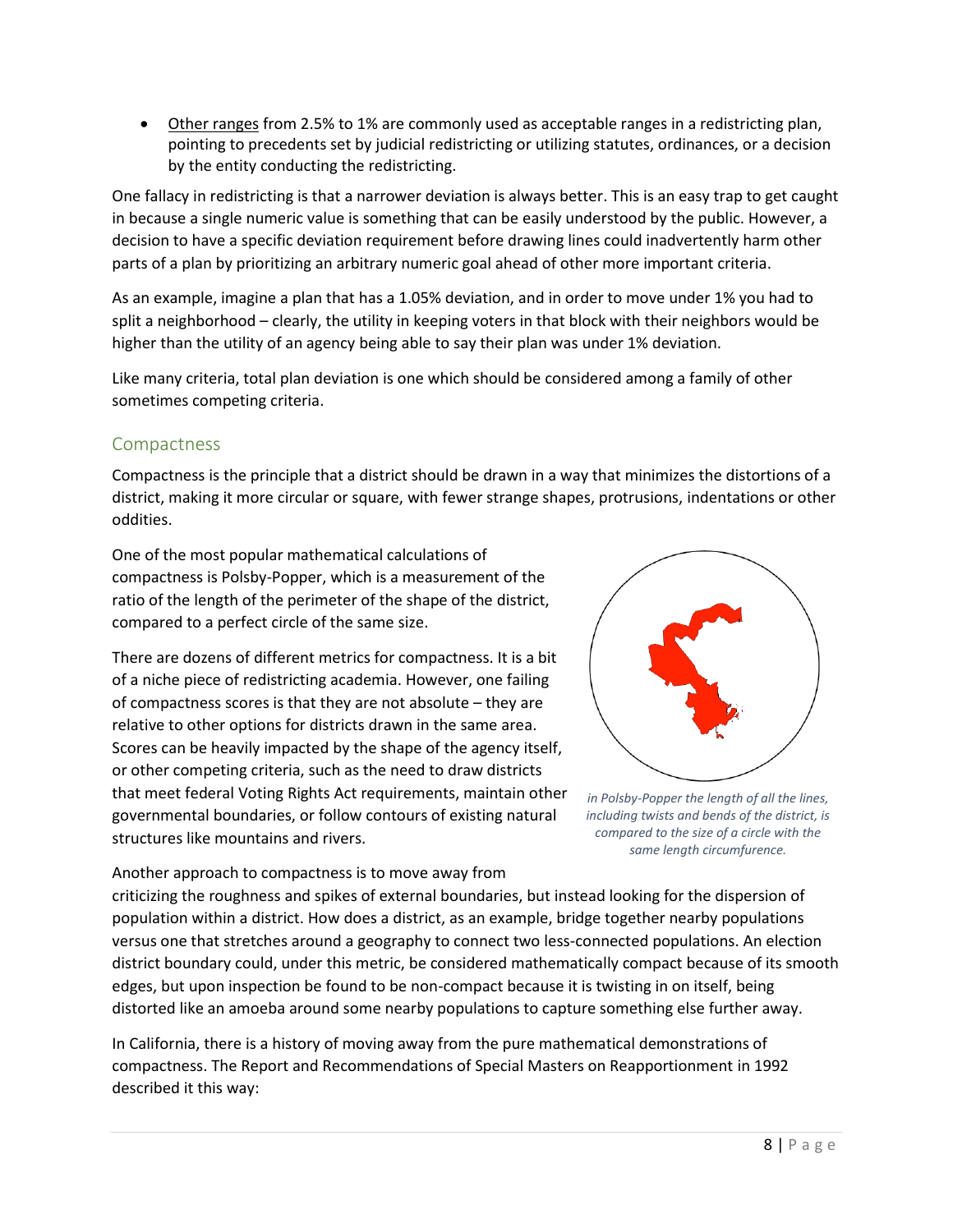*"A district would not be sufficiently compact if it was so spread out that there was no sense of community, that is, if its members and its representatives could not effectively and efficiently stay in touch with each other; or if it was so convoluted that there was no sense of community, that is, if its members and its representative could not easily tell who actually lived in the district."*

In recent legislation, the state has officially eschewed the mathematical calculations for compactness, instead going with a qualitative measure which states that districts "shall be drawn to encourage geographical compactness in a manner that nearby areas of population are not bypassed in favor of more distant populations."

### **Contiguity**

This can appear to be the simplest criteria. Districts should encompass an area that is comprised of contiguous geographic areas – without any unconnected pieces. Anyone can see from a map if an area is one contiguous unit, or it has portions that are not touching.

This criterion seems less clear when one realizes that many cities and other local governments are non-contiguous. Many cities have annexed property that are separated by areas of unincorporated county. Agencies such as water districts often have dozens of areas which are not contiguous to their primary boundaries but are within their district because they provide services to them. In some cases, this can be one or two city streets, miles from the core of the agency.

Other states or agencies have islands that are physically disconnected and are joined only by miles of ocean, or geographic barriers where two populations are connected as seen from a satellite photo, but divided by an impassable barrier, such as a mountain range or major waterway.

This is something we at Redistricting Partners have come to describe as **functional contiguity**, a term that encapsulates two concepts to describe how a geographic area is used in order to determine its ability to be considered one unit for the purposes of redistricting.

Another term for one aspect of functional contiguity is **travel contiguous**, which means that you can travel from one side of the district to the other without having to leave the district. At least one redistricting program has a measure of travel contiguity that can be utilized as a plan metric.

Redistricting sometimes attempts to push the bounds of what is contiguous, and one example is treating two areas that are catty-corner from each other as a contiguous unit. The result is a map where the district has two points that touch and create a boundary that is **point** 

# FUNCTIONAL **CONTIGUITY**

#### **Catalina Island**

Los Angeles County has an island with around 4,000 residents that is 20 miles off the coast. It is not contiguous and does not have a bridge connecting it to the mainland.

It is functionally contiguous to four ports in Dana Point, Newport, Long Beach, and San Pedro.

In redistricting, Catalina Island has always been drawn as contiguous with Long Beach.

#### **South Davis**

In Davis, California, the city is bisected by the Union Pacific Railroad tracks that connect commuters from the State Capitol to the Bay Area. Throughout the 2.5-mile span, there are only three ways to cross, one road at each end, and one footbridge at the mid-point.

For purposes of redistricting, it was considered functionally contiguous only on the eastern and western ends where one could drive from one side of the city to the other.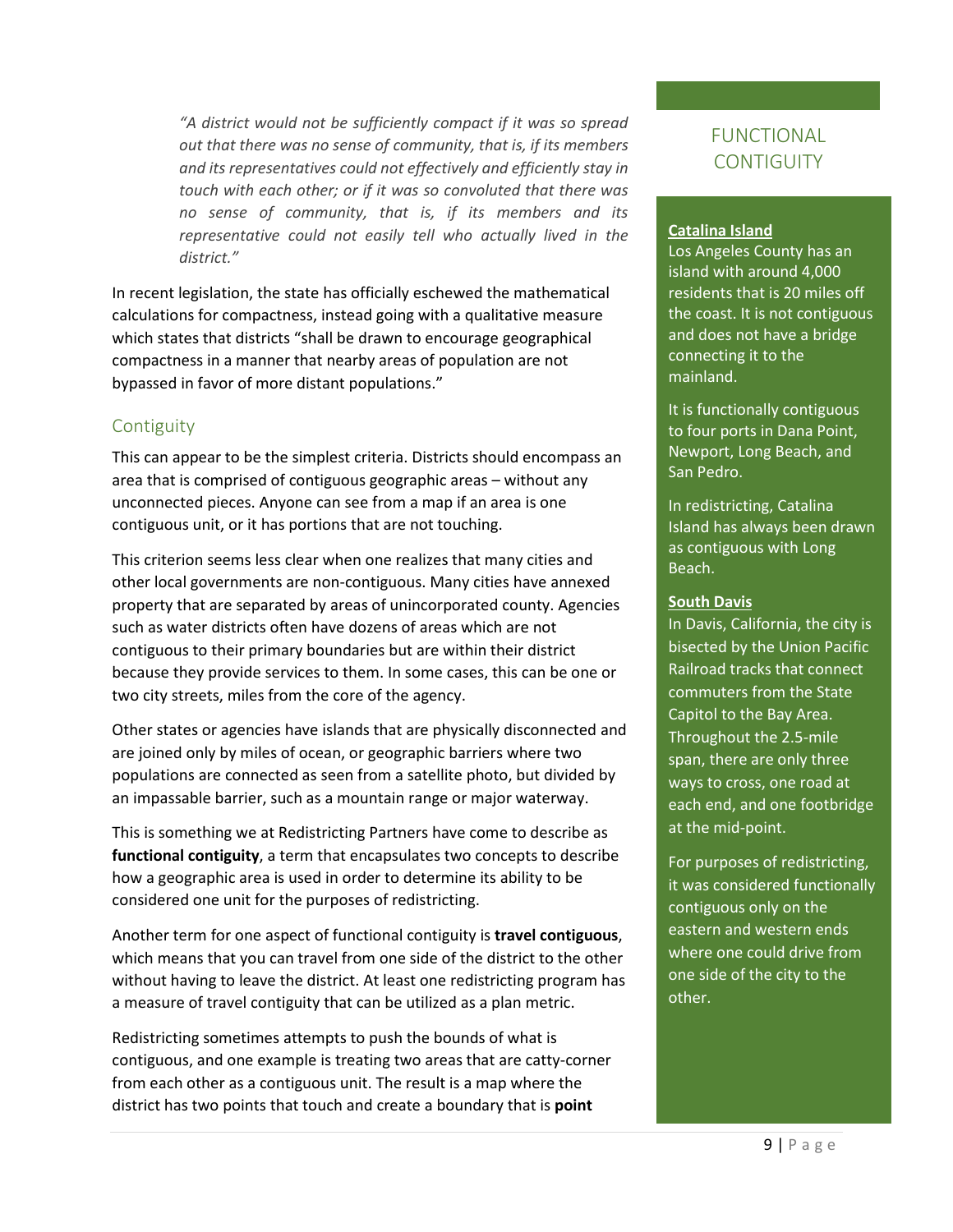**contiguous**. State law does not allow this for cities or counties, stating "areas that meet only at the points of adjoining corners are not contiguous."

One final contiguity term that has been utilized in some questionable plans is **string contiguous**, where two parts of a district are joined by unpopulated census blocks or split census blocks taking a connector like a freeway or a river to force a connection between two otherwise separate areas. This would not be justifiable unless the agency itself had this as a geographic feature or there was a necessity under the Voting Rights Act.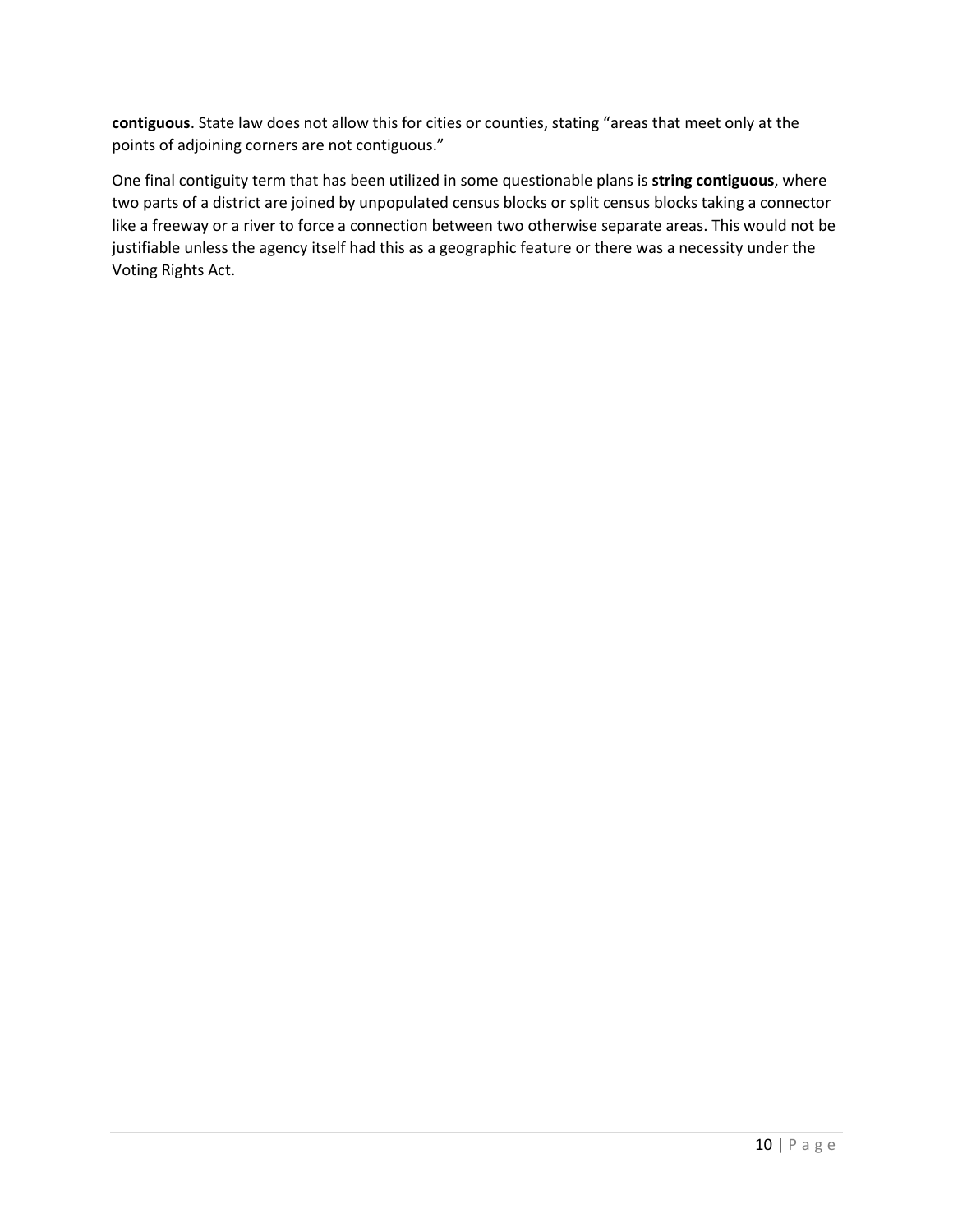# When is a Redistricting Plan a Gerrymander?

Gerrymandering is the act of manipulating the redistricting process to achieve political gain, at the expense of other groups or individuals.

The process was named after Governor Elbridge Gerry, a signor of the Declaration of independence, produced a map for state senate districts in Massachusetts that would reward his political allies. This map was parodied in a political cartoon as looking like a salamander, thus the "Gerry-mander."

Historically, the gerrymandering process has been seen as a binary war between Democrats and Republicans. The original gerrymander was an attempt to maximize Republican districts, but Democrats have also taken advantage when they hold the power to draw lines.

Recent Supreme Court decisions<sup>8</sup> have removed the legal process from being able to adjudicate this kind of gerrymandering, finding that such partisan claims are nonjusticiable. At the same time, states have increased policymaking on restrictions to partisan manipulation, either through rules imposed on lawmakers that have the power to draw their own lines, or by removing that power and transferring it to judges or independent bodies and commissions that conduct the redistricting. Current legislation in the House of Representatives would create a national mandate for nonpartisan redistricting commissions in all 50 states.<sup>9</sup>

Even though the Gerrymander is seen as a relic of more than 200 years ago, the formation of the 20<sup>th</sup> Senate District in the 2001 redistricting plan bore a striking resemblance to the original Gerrymander, just 10 years before the first Citizens Redistricting Commission was charged with drawing California's legislative boundaries. However, in the heart of heavily Democratic Los



*The Original Gerrymander – March 1812*



*California Senate District 20 (2001-2011)*

Angeles County this was not necessary to gain partisan advantage, but likely a result of other political intent.

# Tools of Gerrymandering

The purpose of redistricting is to bring communities together, and allow them to be able to elect a candidate of their choice. But when drawing these lines, experts can manipulate the outcome of elections utilizing some tools that empower some communities at the expense of others, causing a gerrymander.

<sup>8</sup> Common Cause v. Rucho (2019) and Gil v. Whitford (2018)

<sup>&</sup>lt;sup>9</sup> House Resolution 1 - <https://www.congress.gov/116/bills/hr1/BILLS-116hr1pcs.pdf>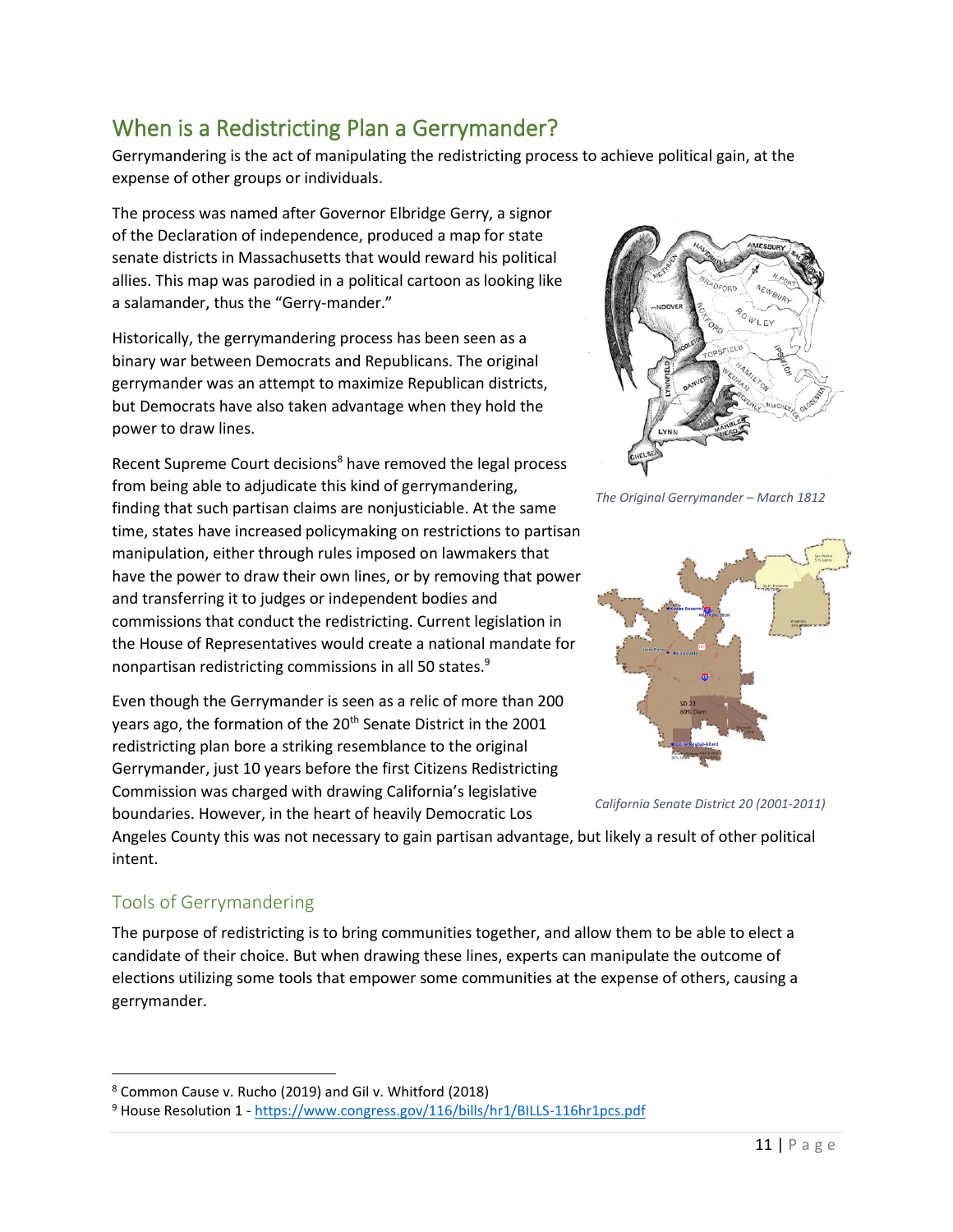The primary tools in this are cracking and packing, essentially two sides of the gerrymandering coin. But there are additional methods of using the manipulation of districts to achieve political means.

**Cracking** – when a defined population is split into several districts to dilute their political power and deny them the opportunity to elect a candidate of their choice in any of the districts.

**Packing** – when a cracking cannot be used because a population is too large, it can instead be drawn in a way that gives the community one seat, but with as many members of that group as can be put into one district, and diluting any possibility that the remaining population can elect their preferred candidates in the remaining seats.

**Stacking** – taking a minority population and pushing them into one district with a concentration of majority population voters in a way to dilute their voting power.

**Hijacking** – drawing districts in a way to purposefully place two incumbents in the same district in order to deny one of them from being able to be reelected.

**Kidnapping** – drawing a member into a neighboring district or purposefully removing their political base.

The work of packing and cracking, and other manipulations of redistricting, have become easier as computing power has increased, and data on partisan performance, ethnicity, and other factors has become more detailed and readily available. At the same time, it has also become easier to identify gerrymandering by utilizing these same tools. For more on these methods of identifying these tools in action, see the section titled "Measuring a Gerrymander."

# Types of Gerrymanders

While gerrymandering was borne with one intention, the tools have been applied to many other purposes, spawning a number of different terms for different kinds of manipulations

**Partisan Gerrymander** – the most commonly thought of gerrymandering is one in which the line drawing process is used to bolster the prospects of one political party and dilute the voting strength of another. While this is the type of gerrymandering that policymakers and good government groups have made the most strides in abating, the courts have given this kind of gerrymandering a pass.<sup>10</sup>

**Racial Gerrymander** –gerrymandering by race, ethnicity and national origin is unconstitutional. This is where courts show the most willingness to intervene.

Many of the laws regarding redistricting have come out of post-reconstruction history in the South, where redistricting, among other election structures, were used to weaken the political power of Black voters. As one court decision would disallow a manipulation of lines to weaken the minority voting strength, a new scheme would come up, and that would have to be addressed by the courts. Through a series of "whack-a-mole" lawsuits, remedies to racial gerrymandering in the South essentially formed most of current redistricting legal doctrine.

<sup>&</sup>lt;sup>10</sup> Rucho v. Common Cause. "We conclude that partisan gerrymandering claims present political questions beyond the reach of the federal courts" - Chief Justice John Roberts, for the Majority.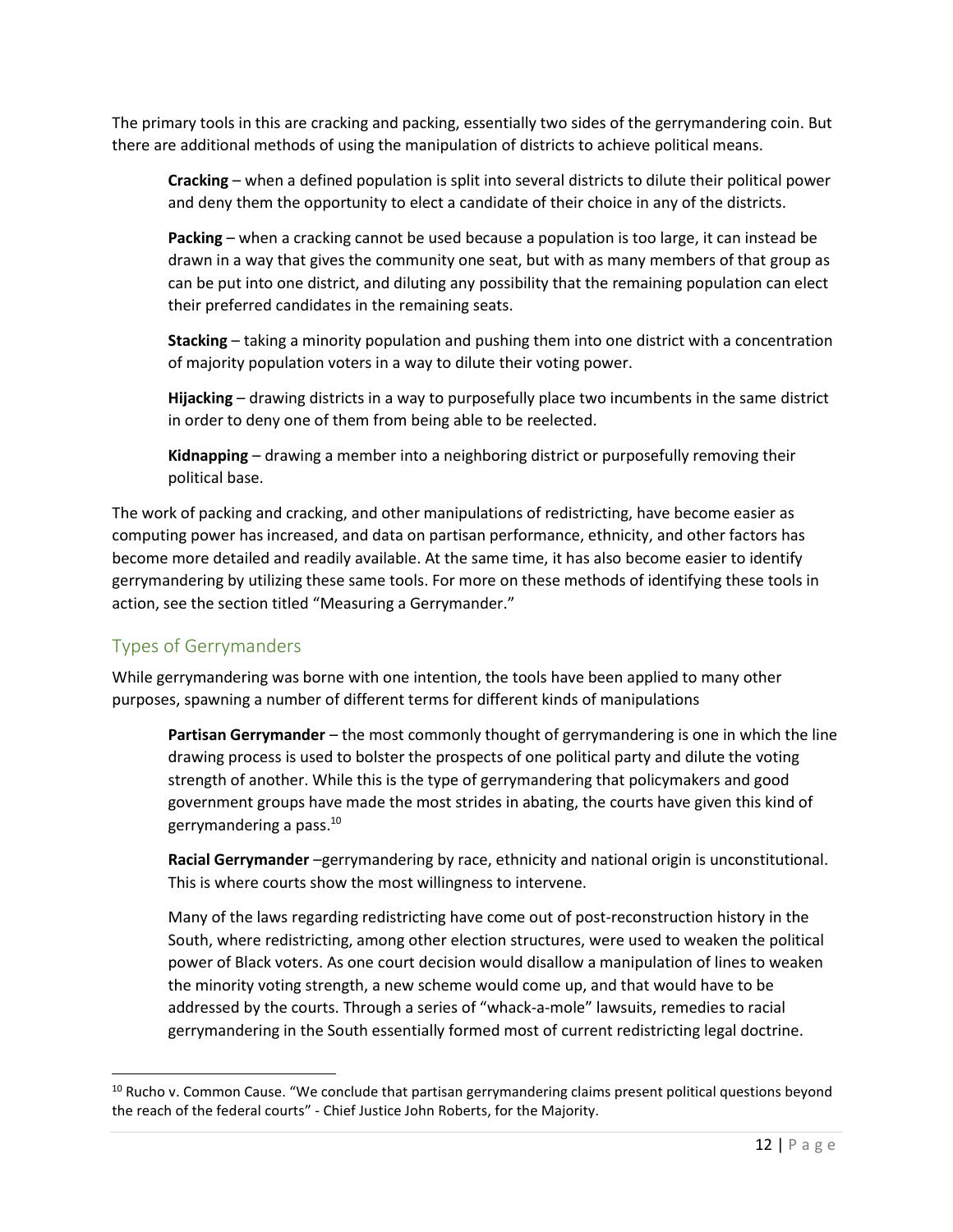Despite the growth in redistricting laws and large number of court rulings, racial gerrymandering has not stopped. We have seen districts that deny Black, Latino and Asian voters effective voting power in California's local and statewide redistricting, with court interventions as recent as last year.

**Incumbent Gerrymander** – it is very common in states and local governments for there to be more pressure to preserve stability than make partisan gains. This has happened several times in California history, the most recent being the 2000 redistricting in which Democratic leaders traded votes from Republicans on key policy issues for agreements on those members being able to keep their seats intact.

Incumbent gerrymanders have been very common in local government, with an example coming out of the City of Martinez in a redistricting that the courts<sup>11</sup> called a self-parody of the original gerrymander and the League of Women Voters stated "the map which was adopted reflects the City Councilmembers' primary consideration…to protect their own seats."



*City of Martinez – 2018 Districting*

Another example of Incumbent Gerrymandering comes from Kern High School District, where the plan neatly divided three incumbents to remain in their seats. Those three trustees lived within three miles of one another in California's geographically largest high school district. And the gerrymander wasn't without consequence – it caused a division on the other end of the district, splitting up the voting power of Latinos.

This kind of manipulation is also called **Sweetheart Gerrymandering** and **Handshake Gerrymandering**.

**Dummymander** – when a partisan gerrymandering fails, it is sometimes called a Dummymander. Often this is a result of a redistricting which is seeking to maximize the number of partisan seats by achieving the largest number of districts that can be won by a political party. But if that strategy is overstretched, the elastic can snap and the gerrymandering fails, with the opposite party gaining in seats that they were not supposed to be able to win.

While gerrymandering is generally focused on partisan or ethnic manipulation of the districting process, the local government reality is that it is more often about more trivial matters such as drawing a district to capture more affluent voters who are key to fundraising, drawing districts to split a college student population to deny them representation on a local council or board, or drawing districts in a way to weaken the power of a community that has not been favored by the elected body.

<sup>&</sup>lt;sup>11</sup> Sanchez v. City of Martinez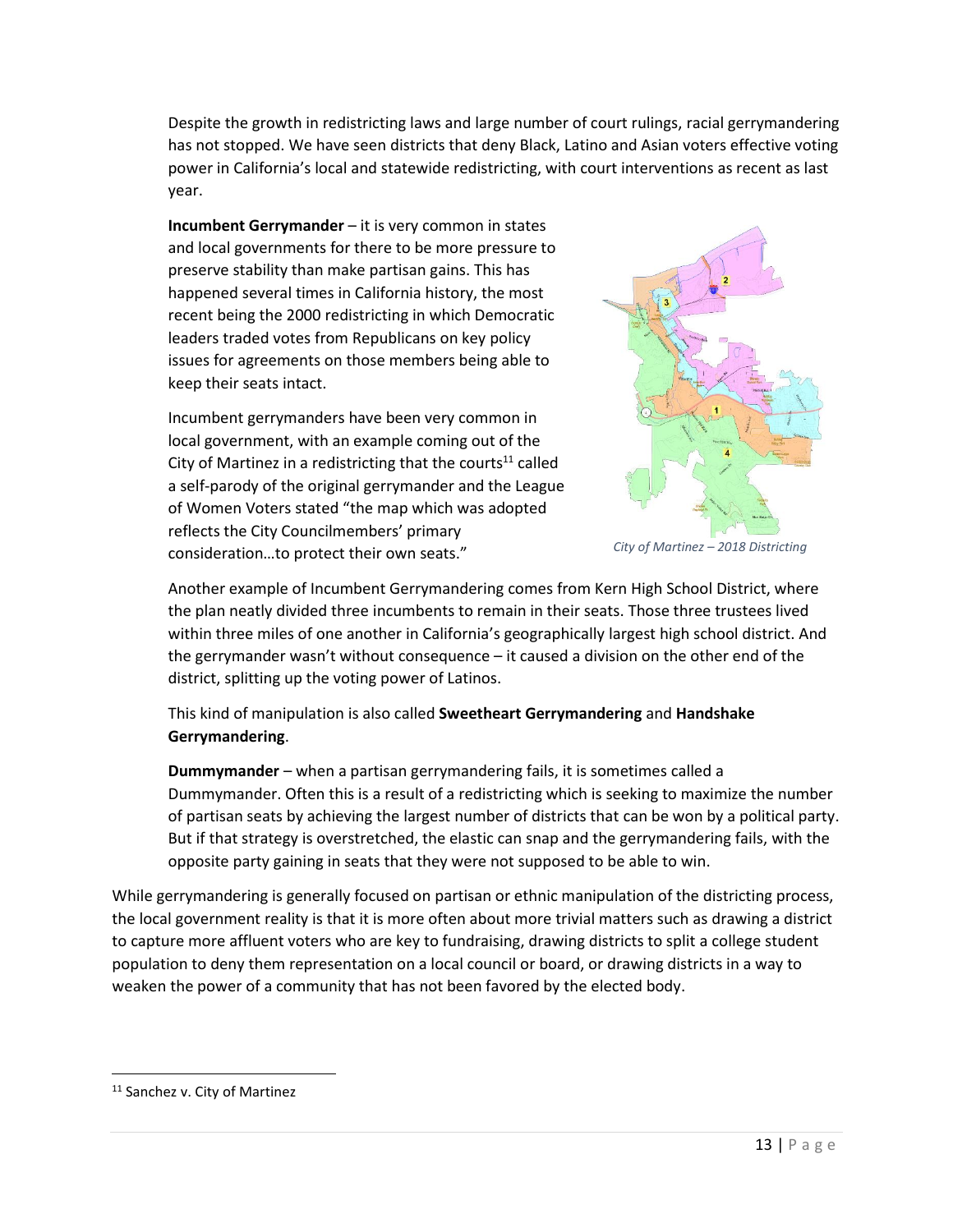# Community Engagement

The process of obtaining public engagement in redistricting allows for new election boundaries to have a rational basis that is built upon local communities, not factors such as partisanship, incumbency, or other disallowed factors. These are important to maintaining public confidence in the redistricting process, and they are the best protection against potential litigation.

# Communities of Interest (COI)

Redistricting should build up electoral boundaries from the underlying communities – using the process to empower groups that have similar backgrounds, experiences, and viewpoints in order to allow them to unify and elect candidates of their choice.

Developing communities of interest for a redistricting process is the most important part of public outreach. Listening to residents allows us to develop knowledge about what communities exist, and how they interact with the agency.

Communities of interest are not just those which can be found by objective means, from a census file or other dataset. It is important to allow community members themselves define their communities, how they are geographically based, and what makes them cohesive.

The California Citizens Redistricting Commission was provided this definition to guide their understanding of communities of interest:

> *"A contiguous population which shares common social and economic interests that should be included within a single district for the purposes of its effective and fair representation. Examples of such shared interests are those common to an urban area, a rural area, an industrial area, or an agricultural area, and those common to areas in which the people share similar living standards, use the same transportation facilities, have similar work opportunities, or have access to the same media of communication relevant to the electoral process."*

These communities can be bound by immutable characteristics, values, or circumstances. Examples of these include:

> *Immutable characteristics*: unchangeable attributes in the population, such as race, age, disability, and national origin.

*Shared Values*: like an area that values urban diversity, education opportunities, transportation needs, specific governmental policies, land use, outdoor recreation, access to specific services, etc…

# COMMUNITIES OF INTEREST VARY BY **AGENCY**

Communities of interest can vary based on the agency conducting the districting.

**Almond/Walnut Growers** During statewide drought conditions, Solano County's farmers have benefited from the availability of water for their crops.

In this process, two groups of high water usage farmers became a recognized community of interest: Almond and Walnut growers.

#### **Horse People**

In Los Angeles city and county redistricting, the "horse people" live in northern San Fernando Valley communities with desires for large lots, low traffic, and more horse paths than sidewalks.

#### **Fishermen**

In the San Mateo County Harbor District, the agency was building communities of interest. It became clear that a key community of interest was the populations that use the two harbors in the county: Fishermen, and the commercial businesses that rely on access to the facilities.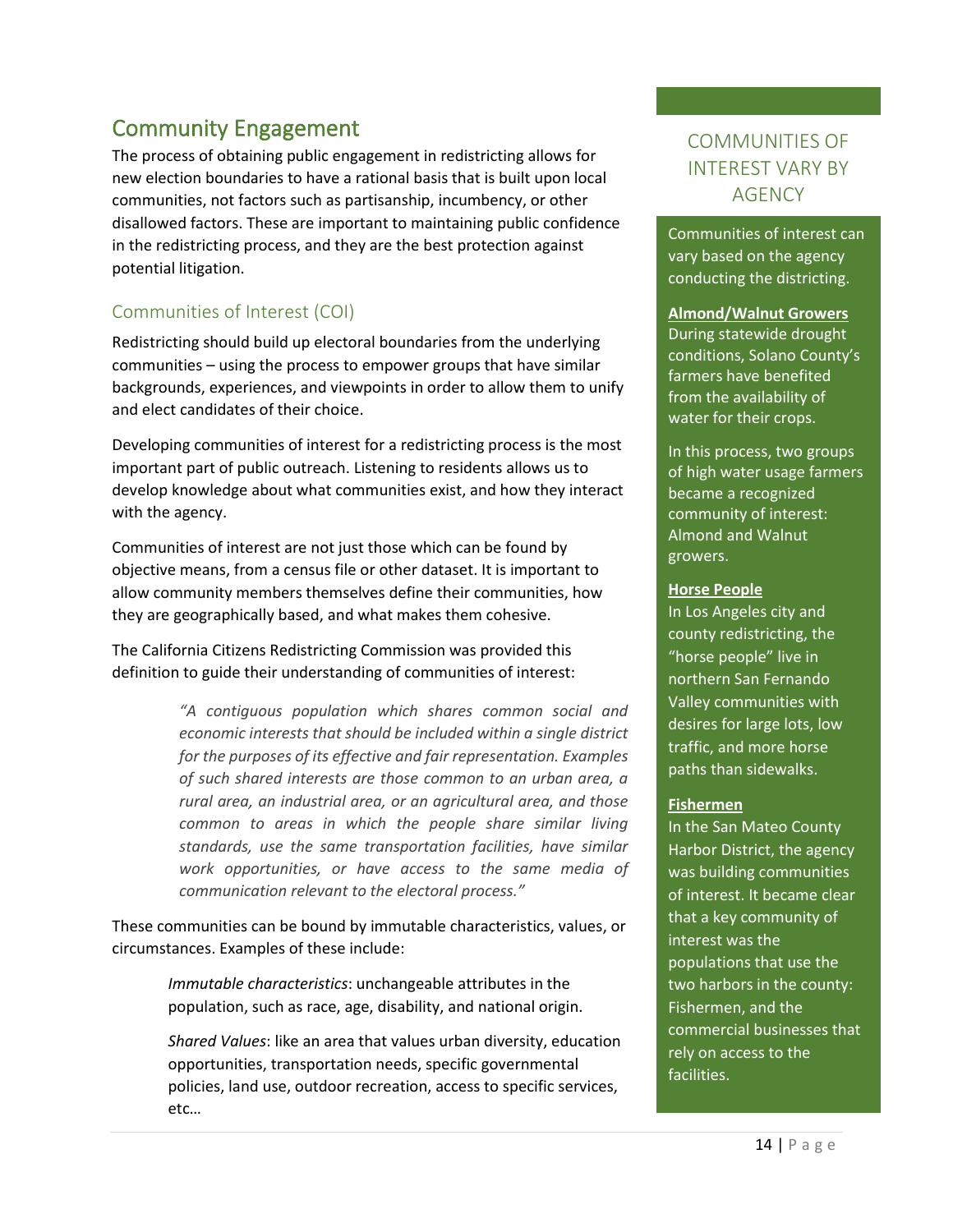*Circumstances*: these are factors that are consistent across a region, but often not by choice, such as a low-income community, high rates of pollution and asthma, traffic congestion, homelessness or crime rates.

These characteristics are not mutually exclusive – many areas are defined by two or three of these elements which make them cohesive and a defined community of interest.

It is also important to note that communities of interest will vary by agency. A school board should have more focus on education-related communities of interest, a city will receive more community of interest testimony from residents who rely on city services, and a water district may be looking at things such as variation in water rates, or types of consumers.

Communities of interest can also be defined by underlying political geographies. One example of this is the requirement in California state and local redistricting that the geographic integrity of cities, counties and neighborhoods be protected in redistricting along with other communities of interest.

These political geographies are useful as communities of interest because they are a result of individuals defining themselves. Individuals can share some of their circumstances if, as an example, they live in an incorporated city or an unincorporated county, and their boundaries, for the most part, are easily identifiable. The community of interest in political geographies can be compounded when there are distinct and sometimes very large differences in the governance based on living within or outside of a specific political geography. One example would be the difference in tax rates paid by city residents versus those who live outside of an incorporated city while, at the same time, those in a city might receive greater services and amenities that are denied to unincorporated county residents. It is very common in California to find a road that goes in and out of the incorporated city, showing very clearly the variation in services afforded to residents on each side of that boundary.

Neighborhoods can be more fluid, with most agencies having different neighborhood boundaries based on what source is used. But neighborhoods also can benefit from their self-selection. While many residents may have little say over what city or county they are going to live in, the selection of a neighborhood as expressive of their values and desire for specific attributes is a real factor in decisions about where someone will rent an apartment or buy a home. It is no surprise that the greatest use of neighborhoods is on Realtor and property-related websites.

Other physical geography can define communities of interest. The saying "other side of the tracks" can have a real meaning in some communities where a physical location of a railway line, freeway, river or other element can serve as a demarcation point between two sides of a community.

In other cases, the physical location of an airport, golf course, hillside, or valley can define a community. This can be caused by the physical element – like the negative externalities of living near a railroad track, freeway, or dairy farms, or the positive benefits of living near the ocean, on a golf course, or up in the hillsides away from crime and urban congestion.

While communities of interest can be constructed by a seemingly unending number of attributes, state law does prohibit the state, cities and counties from considering partisanship or the residences of candidates and incumbents as communities of interest.

There are two general phases of community engagement, and they can somewhat overlap.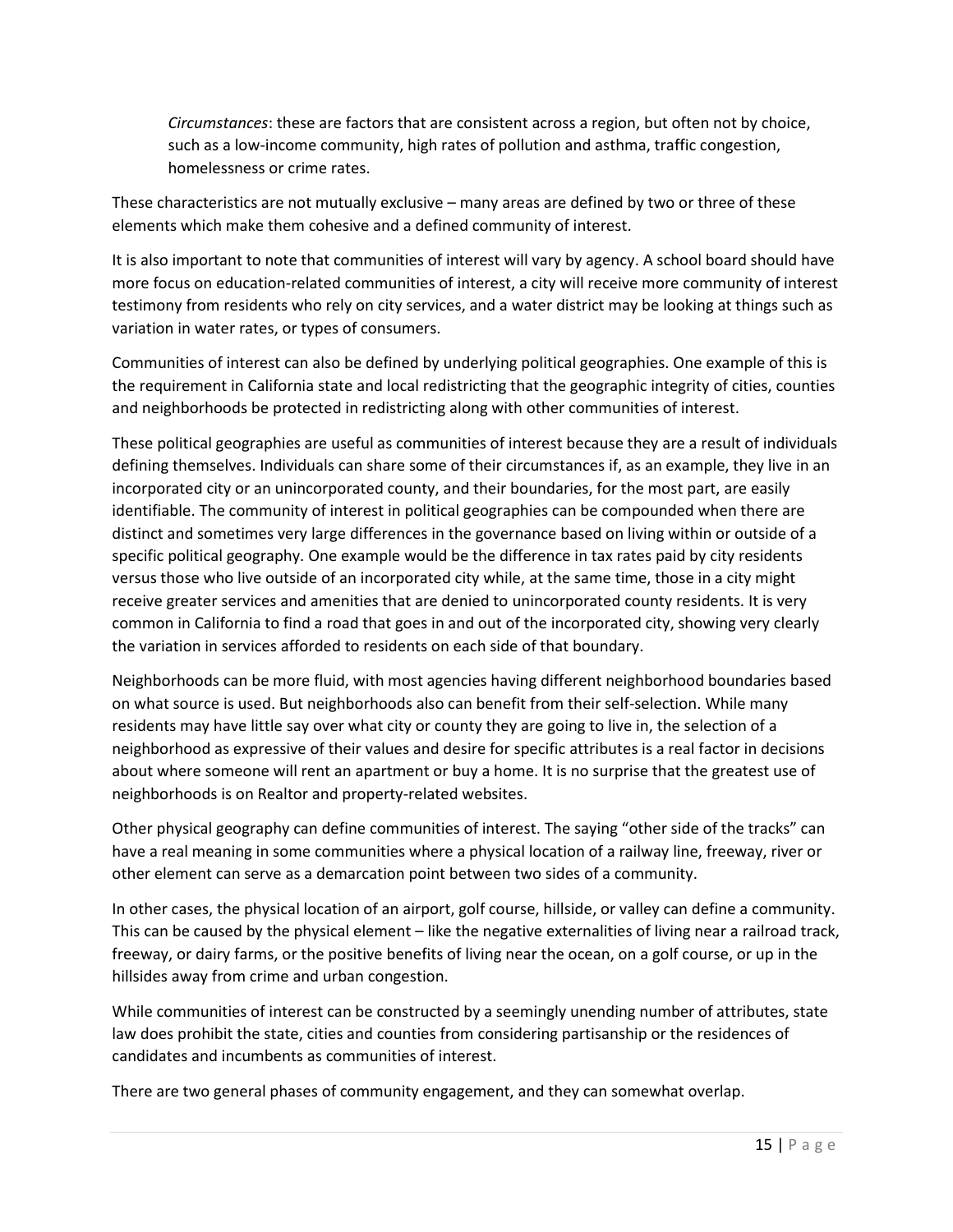# Phase 1 – Community of Interest (COI) Testimony

This is the initial phase of building public input and testimony to develop the basis upon which eventual districts will be constructed. This testimony can come from organizations or individuals, through online mapping, paper/online forms, or verbal/video testimony.

Importantly, this testimony should identify:

- What is the community of interest that is being described through the testimony?
- What is the geographic area of that community of interest?
- What data can be utilized to help identify that community of interest?
- How does that community of interest relate to the city, county, or agency?

It is important to note that some communities of interest may be very important in one districting effort, but not in another, even within the same geography. For example, a city may have a strong set of neighborhoods that form key communities of interest, but for a K-12 redistricting, the campuses may be more important.

### Phase 2 – Plan Development and Feedback

Once census data is available local governments can begin the mapping process. Initial maps for cities and counties, per the FAIR MAPS Act, may have a required waiting period before releasing draft maps, but local mapping tools should be updated for the community immediately.

Outreach at this point should focus on how the public can submit draft plans and feedback on any plans created by the staff, consultants, or the body in charge of the local redistricting process.

To inform this process, the public should receive information on the current districts with their new deviations under the 2020 Census data so the public can understand how much current maps would need to be adjusted if they are used as the basis for a new redistricting plan, and there should be an update of any online mapping software to include the new population data.

During this time the body conducting the redistricting should not forget the importance of communities of interest as a building block of new plans. The Phase 1 COI testimony should continue as it will help inform any changes to the plans and provide ways for the new districting plan to be justified by these elements rather than disallowed criteria.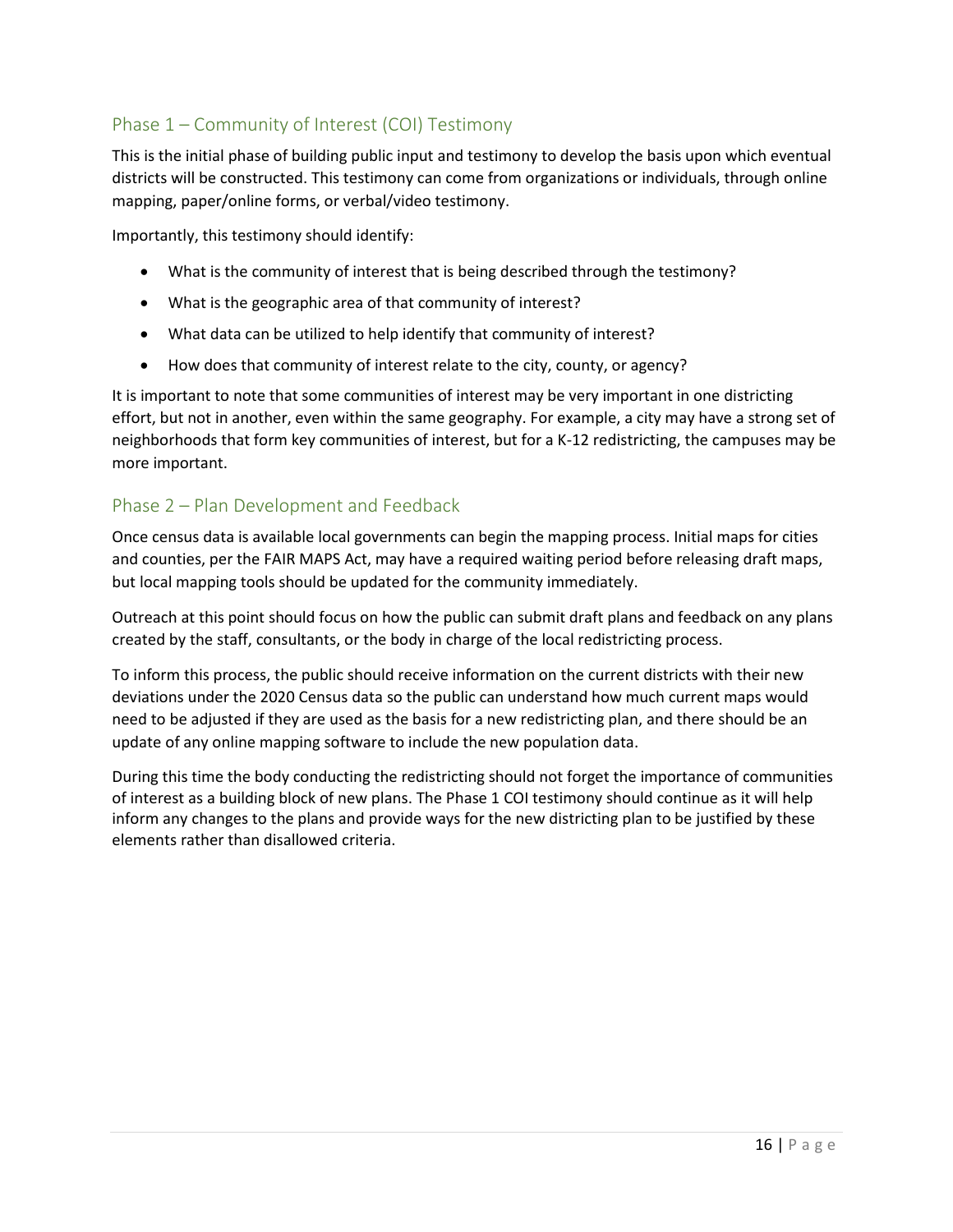# Census Data

The census is a snapshot of the population once every decade based on where each resident resides on April 1<sup>st</sup>. The count is mandated by the Constitution and conducted by the U.S. Census Bureau, a nonpartisan government agency. In 2020, each home in the United States received an invitation to respond to a short questionnaire online, by phone, or by mail.

Even before a determination of the quality of the 2020 Census enumeration, we already know the process was marred by significant structural and political problems. Including:

- 1. The introduction of the online census survey, which the Census Bureau failed to sufficiently test and that was launched before the conclusion of the department's full evaluation plan.
- 2. The census was caught in a political fight over the inclusion of a citizenship question, inserted into the census through a process that was intended on using the data to disenfranchise minority communities. This effort was ultimately rejected by the Supreme Court.
- 3. The COVID-19 pandemic caused a massive disruption in the traditional door-to-door process of enumeration, causing delays and considerable challenges with the self-reporting phase of the census data collection.
- 4. Additional political moves to remove non-citizen population from the statewide counts used for reapportionment and attempts to use other statewide data to identify non-citizens in the decennial redistricting file continued to cause disruptions and delays in the processing of data.

There are many products of the census, two of which are critical for conducting redistricting. Those two data sets are the PL 94-171 File and the American Community Survey.

### Public Law 94-171 File

Public Law 94-171 directs the Census Bureau to make special preparations to provide redistricting data needed by the 50 states.

Required by law, the Redistricting Data Program provides population and demographic data in small geographic areas called census blocks which can then be used as the basis for redrawing election district boundaries.

The PL file is required to be released within a year of the April 1 decennial census and has traditionally been delivered in six waves leading up to March 31 of years ending in 1. In this redistricting cycle, the data release was delayed due to COVID-19 complications, significantly curtailing the time available in the 2021-2022 redistricting cycle. However, the Statewide Database has since released the final 2020 Census Data in September, 2021.

# American Community Survey (ACS)

The American Community Survey, previously known as the Long Form Census, is sent to a small subset of the population and used to create a wider picture of individual and household characteristics.<sup>12</sup> The survey asks questions about housing, income, education and other factors, including citizenship and it is

<sup>12</sup> https://www2.census.gov/programs-surveys/acs/methodology/questionnaires/2020/quest20.pdf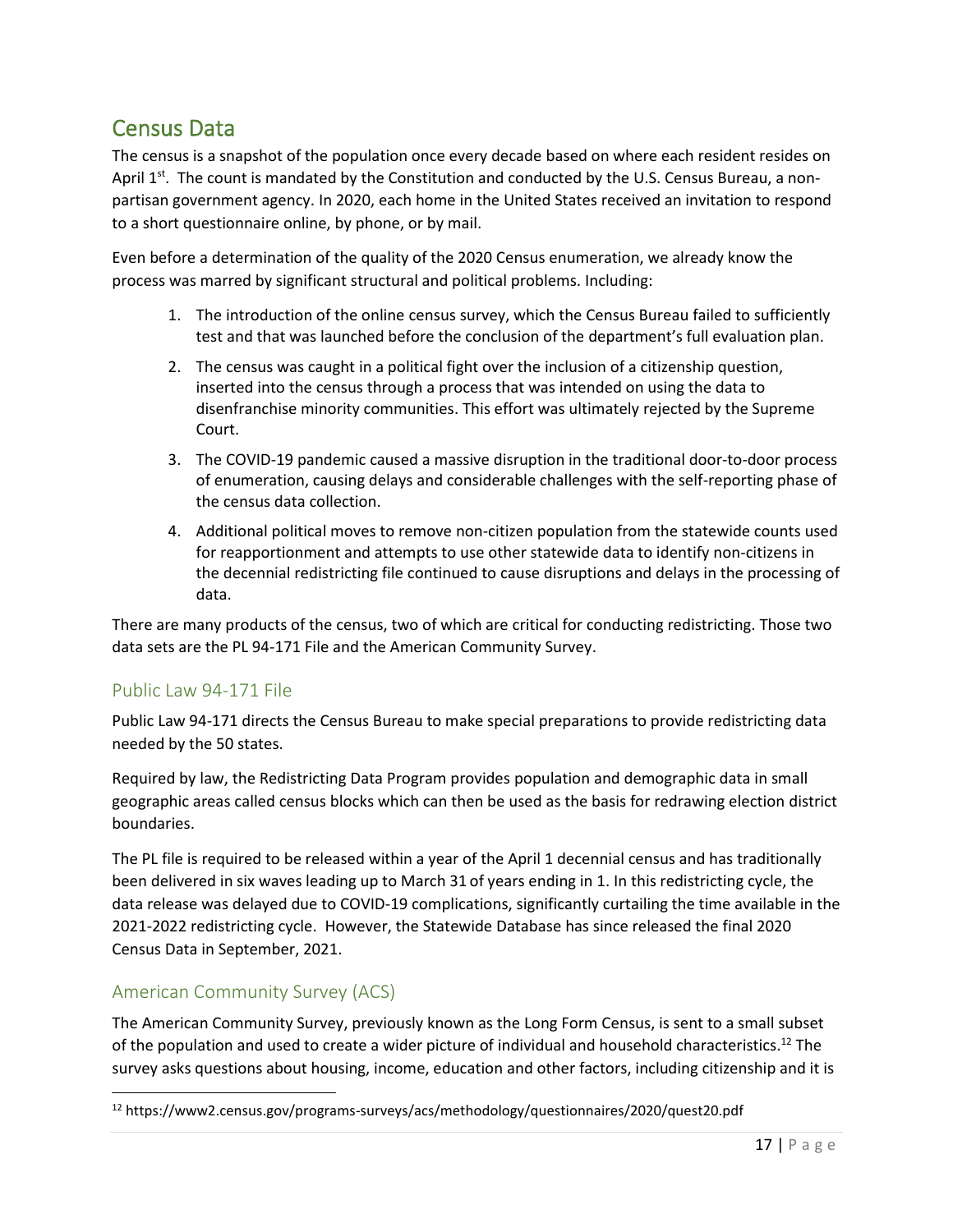used by researchers, the federal government, commercial enterprise, and demographers conducting redistricting for jurisdictions.

Data is released at different geographies, based on different methodologies.

- ACS 1-year estimates are data that have been collected over a 12-month period and available for geographic areas with at least 65,000 people.
- The Census Bureau combines 5 consecutive years of ACS data to produce multiyear estimates for geographic areas with fewer than 65,000 residents.
- The smallest release is 5-year estimates at the census block group level produced for the Department of Justice to allow for the analysis of voting age citizens and their ethnic breakdown. These are known as **Citizen Voting Age Population** or CVAP counts. This data is further disaggregated down to the block level in order for it to be used in the redistricting process.

CVAP is an important and required part of the census data when conducting redistricting as it acts as the "eligible voter" population when determining VRA compliance.

For the 2014-2018 CVAP Special Tabulations the following categories are included:

- Total
- Not Hispanic or Latino
- American Indian or Alaska Native Alone
- Asian Alone
- Black or African American Alone
- White Alone
- American Indian or Alaska Native and White
- Asian and White
- Black or African American and White
- Asian and White
- Black or African American and White
- American Indian or Alaska Native and Black or African American
- Remainder of Two or More Race Responses
- Hispanic or Latino

Within California, it is most common to utilize the Hispanic/Latino, Asian and African American total CVAP population groups, without combining the mixed ethnicity populations for Section 2 Voter Rights Act analysis. In other states, we find it more common to combine groups, particularly African American and each of the Black and Other categories.

When a district is determined to be at 50% of a protected class, and a majority minority district under Section 2 of the Federal Voting Rights Act, that calculation is made from the CVAP data.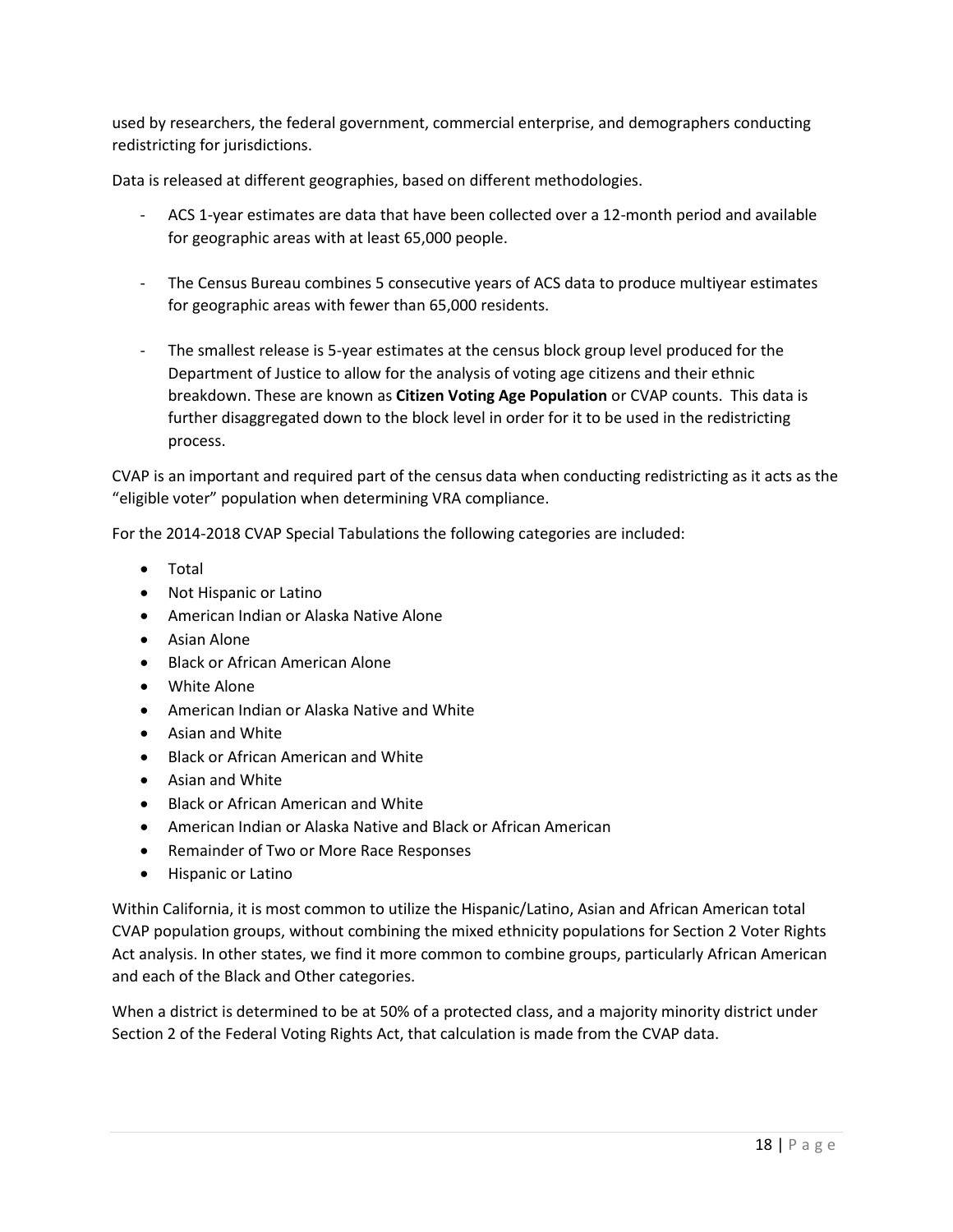### Census Geographies

The census data is generally thought of as the counts of population, but it also includes the geographies in which the data is provided. These begin with small geographic units which have population, then are built up in a hierarchical fashion. The architecture of these geographic datasets is called Topologically Integrated Geographic Encoding and Referencing, or TIGER files.

Building up from the smallest unit, the shapes start with census blocks, then those are combined to make block groups, which are combined to make Tracts.

**Census blocks** are the basic building blocks of all geographic boundaries. They are the smallest level of geography where census data is available, including total population, age, sex and race. They are often the size of a city block, but in an unpopulated are they can encompass many square miles. In California there were over 700,000 blocks, but for 2021 many of the blocks with no population were consolidated, with the final 2021 file having just over 500,000 blocks.

**Census block groups** are the next level above census blocks in the geographic hierarchy. A block group consists multiple blocks and can average around 1,500 residents. The block group is the smallest geographic area where ACS data is made available.

**Census tracts** are the next level above bock groups. Census tracts have an average population of around 4,000 people. Some census data comes in the Tract level, such as household demographics.

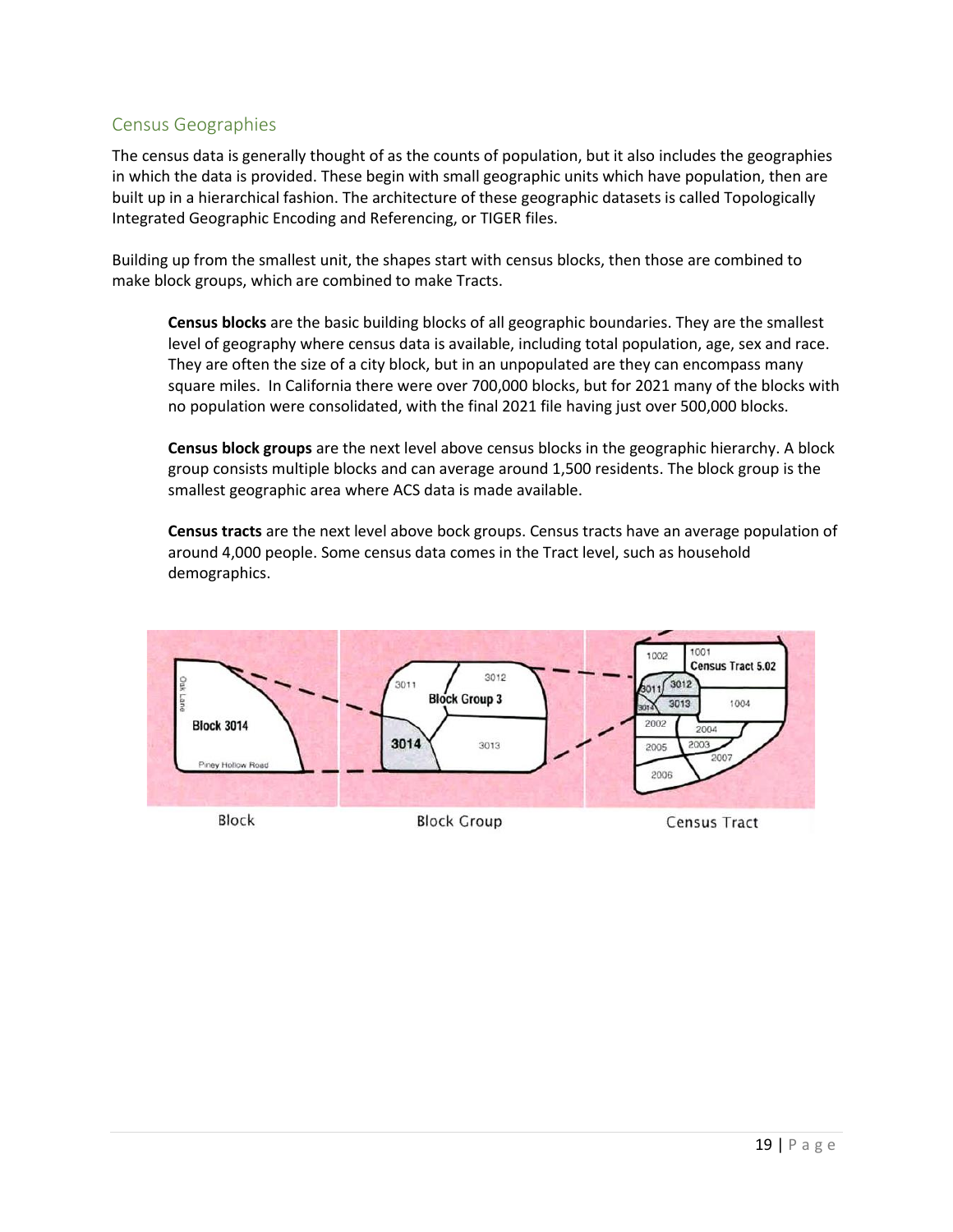# Redistricting Software

Redistricting Partners has used multiple GIS programs in both desktop and online platforms in different redistricting jurisdictions. We are not endorsing a specific program but instead leave that up to the jurisdictions to evaluate their budget, targeted users, and needs.

In the time of COVID and inability to host in-person paper-based mapping workshops, online meetings and web-based mapping platforms are a way for the public to be engaged in a more meaningful way.

### Desktop Programs

These are programs used by professionals and academics in order to draw or evaluate redistricting maps. They are built out of the same software used by other professionals to manage everything from traffic patterns for civil engineering projects to student attendance for school sites.

The three primary desktop programs are ESRI, Maptitude and QGIS.

**ESRI** - Started as the Environmental Systems Research Institute, ESRI is a private mapping company with more than a billion dollars in revenue from private industry, academia and state and local governments. Their primary application is ArcGIS and it is used in multiple fields, with redistricting being but a small share of its business.

Within redistricting ESRI shapefiles are a standardized format that can be read by any legitimate redistricting software.

**Maptitude** - Caliper Corporation created Maptitude as a program mostly for traffic and municipal analysis, but it quickly specialized into its popular Maptitude for Redistricting software. This software has been credited as the primary new tool in the advancement of redistricting and GIS in 2000 and 2010, helping shape lines in more states and localities than any other software.

**QGIS** – The QGIS system is a free open-source desktop GIS software that supports viewing, editing, and analysis of mapping data. There have been multiple programs built by redistricting enthusiasts and academics to run in the QGIS platform. These are not consumer products but will appear in redistricting discussions, generally by outside organizations that cannot afford expensive GIS programs.

# Online Programs

There are multiple online programs designed to allow the public to interact with the redistricting process. Some of these are commercial programs often purchased by states and local governments to allow for public engagement in an environment where those maps and data are submitted to the agency doing the redistricting. In these commercial platforms there are controls over what data is presented.

There are also online programs created by nonprofits which they can control, and are being used to help outside groups organize and interact with the redistricting process.

The first set of online programs are those which can be commercially obtained by a state or agency and run on their own servers, or connected to their redistricting in a way that all public comment is funneled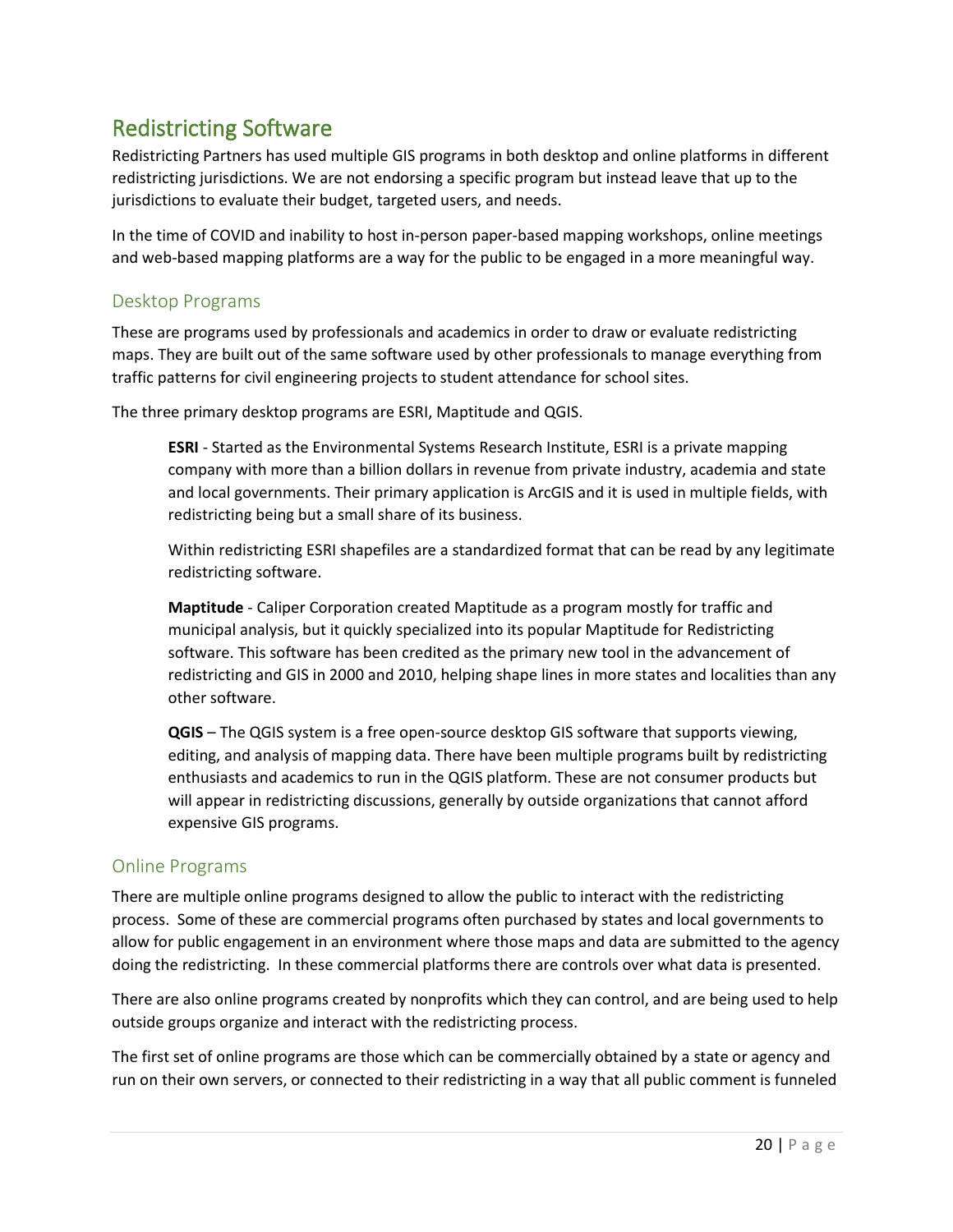to their staff and the management of data layers and information is directed by the staff or consultants. These include:

- **Maptitude Redistricting Online Edition** a web-based redistricting software designed for governments or organizations that want to provide their members or the general public with a means to draw and report redistricting plans. Because the Windows and online versions share common file formats, plans developed online can be electronically submitted to the central redistricting office, opened in the Windows-based software, and analyzed to the full extent as if they had been created using the Windows-based software.
- **Esri Redistricting** a web-based version of the Esri Redistricting software that enables governments, advocates, and citizens to complete and share redistricting plans. It is based on Esri's ArcGIS software and dataset components and describes itself as having "comprehensive tools for plan creation, management, visualization, editing, and collaboration."
- **DistrictR** a public online program but has commercially available custom modules for local government. This is a lightweight program which allows users to draw draft maps and submit them with an email link or downloaded GIS files.

The other set of tools are the public online programs, mostly created by nonprofits and funded by foundations. These are not controlled by the local agency, but instead setup and managed by outside groups.

- **Dave's Redistricting App** the original high-use free online public redistricting tool. This software allows users to develop and analyze statewide redistricting plans. It is primarily used by redistricting enthusiasts, students, and political organizations.
- **Draw My California Community** a community of interest and mapping tool created by the UC Berkeley Statewide Database for the California Citizen Redistricting Commission. It is being used as a public tool for the community to conduct mapping and send it as testimony to the state commission.
- **DistrictR** this tool, also available as a commercial product, has been launched in several states and cities based on where organizations and foundations have asked for it to be created.
- **Representable –** a free open-source tool for building community of interest testimony created by the Princeton Gerrymandering Project.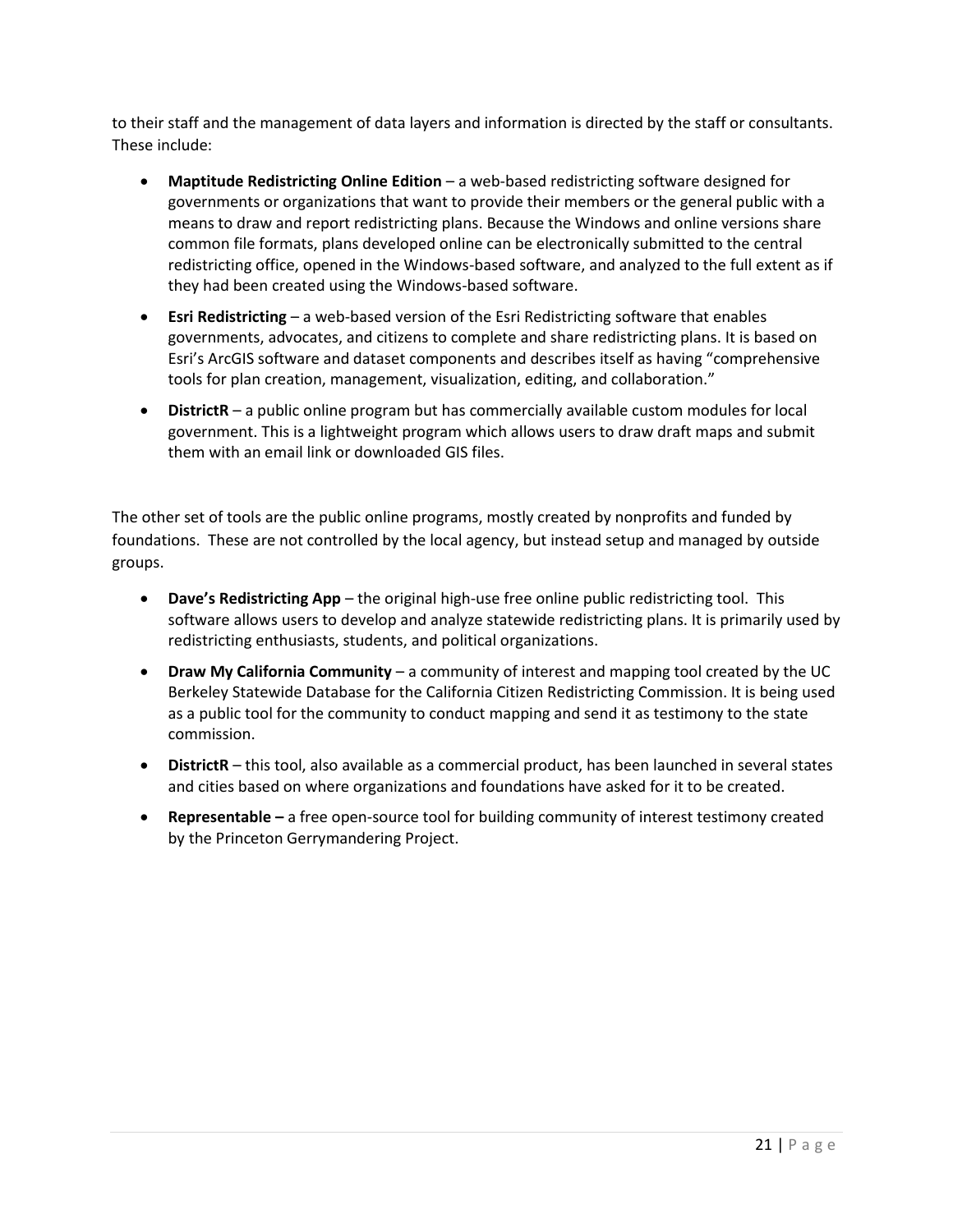# Advanced District Analysis

Districts are regularly analyzed in terms of their traditional criteria. This includes basic analysis of a district's total deviation, determination of compactness and contiguity, and other basic factors. But there are also more advanced tools that are used in the redistricting field, some of which have become extremely common in California, particularly when it comes to the implementation of the California Voting Rights Act. And many of these tools will likely become a part of litigation around the Fair Maps Act.

# Measuring Racial Polarization

There are several tools that can be used in determining differences in voting patterns. These range from methods that can add to a simple understanding of overall voting behavior to the true statistical identification of racially polarized voting for the purposes of the California or Federal Voting Rights Act.

**Visual Analysis** - The simplest method for estimating voting behavior by race/ethnicity is to overlay a map of election results with a similar map of ethnic densities. This is a non-statistical technique that can provide a user-friendly understanding of the relationship between ethnic groups and election results. When the pattern of elections and ethnic groups looks similar, there is a strong rationale for further analysis.

**Homogeneous Precinct Analysis** – The first level of data analysis is of voting patterns in homogenous census blocks – small areas that are composed of a single racial group. The voting patterns of minorities in these blocks are analyzed and compared to similar areas with very few minority voters.

In the absence of exit polls and direct access to individual ballots, this common measure of racially polarized voting provides a high-confidence way to see voting patterns. Since census blocks are usually not exclusively one race, blocks with greater than 80% or more individuals of a single race are considered homogeneous. In order to have statistical validity, there should be a large number of homogenous precincts. In some parts of the state, aggregation of many census blocks will provide a final analysis of several thousand individual vote results in a cluster that is 90% or more of one single race.

**Regression / Trend Line Analysis** *–* A trend line analysis is done using all the census block level election results from a candidate race or ballot measure. The results for each census block are placed in a formula with a variable to be studied, such as ethnicity of that census block. The data points are each individually plotted with a simple regression to overlay a trend line. This trend line will show how the vote for or against a candidate or ballot measure increases or decreases as the variable changes.

**Multivariate regression analysis** - a more advanced method that can identify the impact of ethnic subgroup polarization as compared to other factors such as income, age, gender, or educational level.

**Ecological Inference (EI)** – builds upon regression analysis by looking at the variance of the vote total in each precinct along with its variance in the population of the correlated racial group. Armed with the known ethnic composition of the voting population and the results of the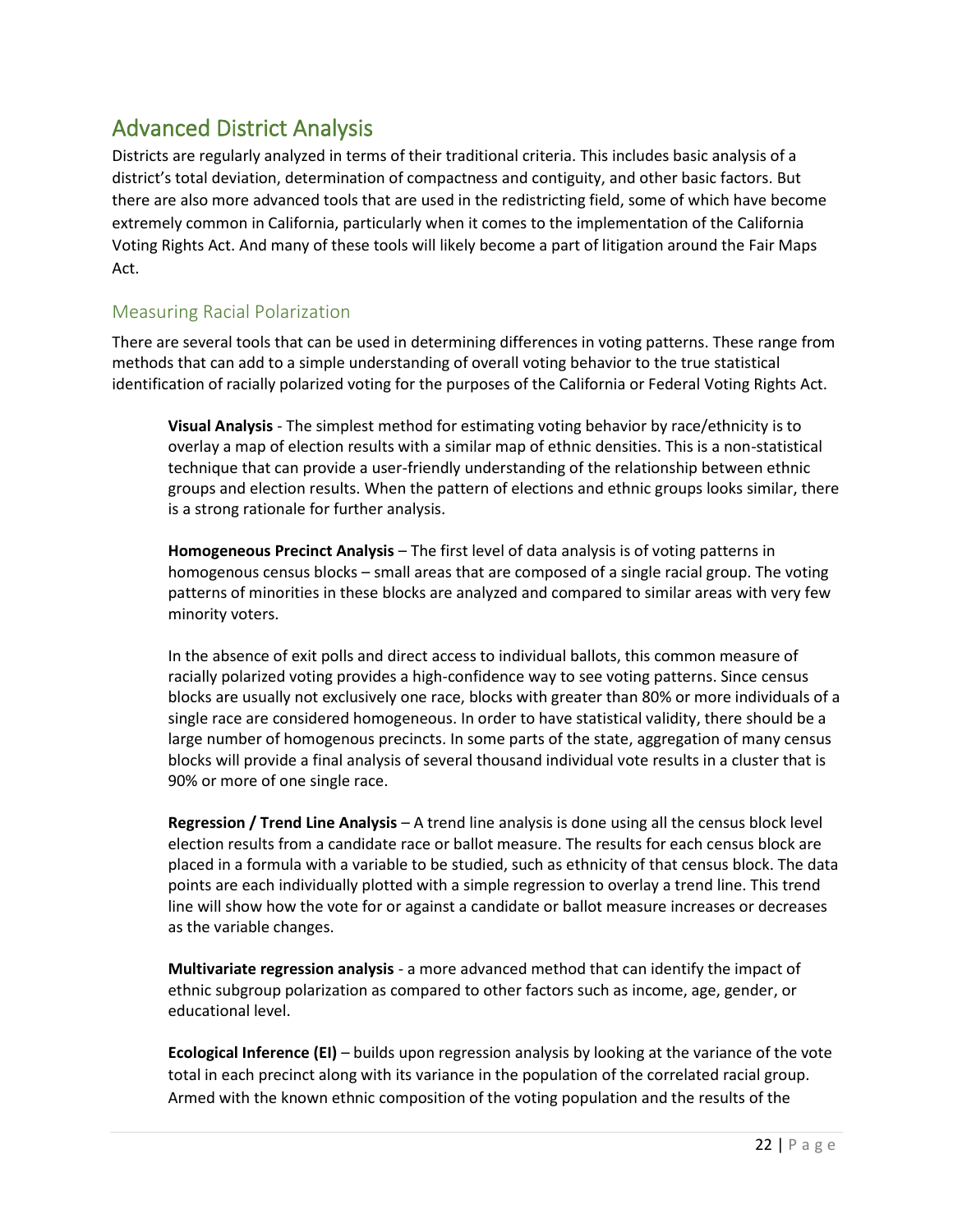regression analysis, the method determines the probability of a district's support for a given candidate.

Given that Section 2 of the Federal Voting Rights Act can require certain conditions to be met in order to use race as a primary factor in the drawing of district lines, this kind of analysis, or community testimony to support it, can be necessary before an agency can deem any district to be a Section 2 majorityminority seat.

### Measuring a Gerrymander

A gerrymandering cannot be judged solely on a "you know it when you see it" standard. In order for gerrymandering to be fought, there needs to be measurements that can discern between a funnyshaped map that has justifiable intent, and those that are clear manipulations. And gerrymanders can also exist in plain sight as a sophisticated gerrymandering can manipulate the maps without having to resort to the odd shapes that draw criticism.

Traditionally, a gerrymander was measured by answering the following questions:

- 1. Are the district populations imbalanced?
- 2. Is there an unnatural shape to the district that cannot be easily justified?
- 3. Does the districting plan unevenly distribute members of a political party?
- 4. Does the outcome of elections match the makeup of the state or agency as a whole?

These general questions have resulted in dozens of redistricting plans being challenged in court, and many cases of redistricting being invalidated because of unequal population, odd shapes, and clear manipulations to dilute the voting power of minority communities as a result of cracking and packing.

In addition, gerrymandering can be proven by identifying intent. Several gerrymandering attempts have been undone by elected officials or individuals documenting how a redistricting was being done to promote some illegal intent. But proving more advanced gerrymandering without a smoking gun can be challenging.

In order to measure the impact of a redistricting, and determine if it has signs of a gerrymandering, researchers have developed a number of more advanced tools. This area of redistricting research has been growing and developing over the past decade and will likely make even more advances in this redistricting cycle.

**Partisan Symmetry -** this is based on the simple fact that in an individual voting district, whoever gets a plurality of the votes wins the seat, which can be extended to an entire state. If a state is 35% Democratic, it should win roughly 35% of district elections. Of course, other factors, like the need to draw majority minority districts, or the self-segregation of likeminded voters into certain communities can disrupt partisan symmetry. The 2012 Congress could be considered an example of partisan asymmetry as Republicans had 234 seats to the Democrats' 201, despite earning 1.4 million fewer votes nationally.

**Efficiency Gap** – this is a measure goes a step further than simple measures of symmetry and looks at the underlying imbalance of voting power in individual districts. It finds that that in packed districts there are more votes than necessary to elect a partisan candidate, resulting in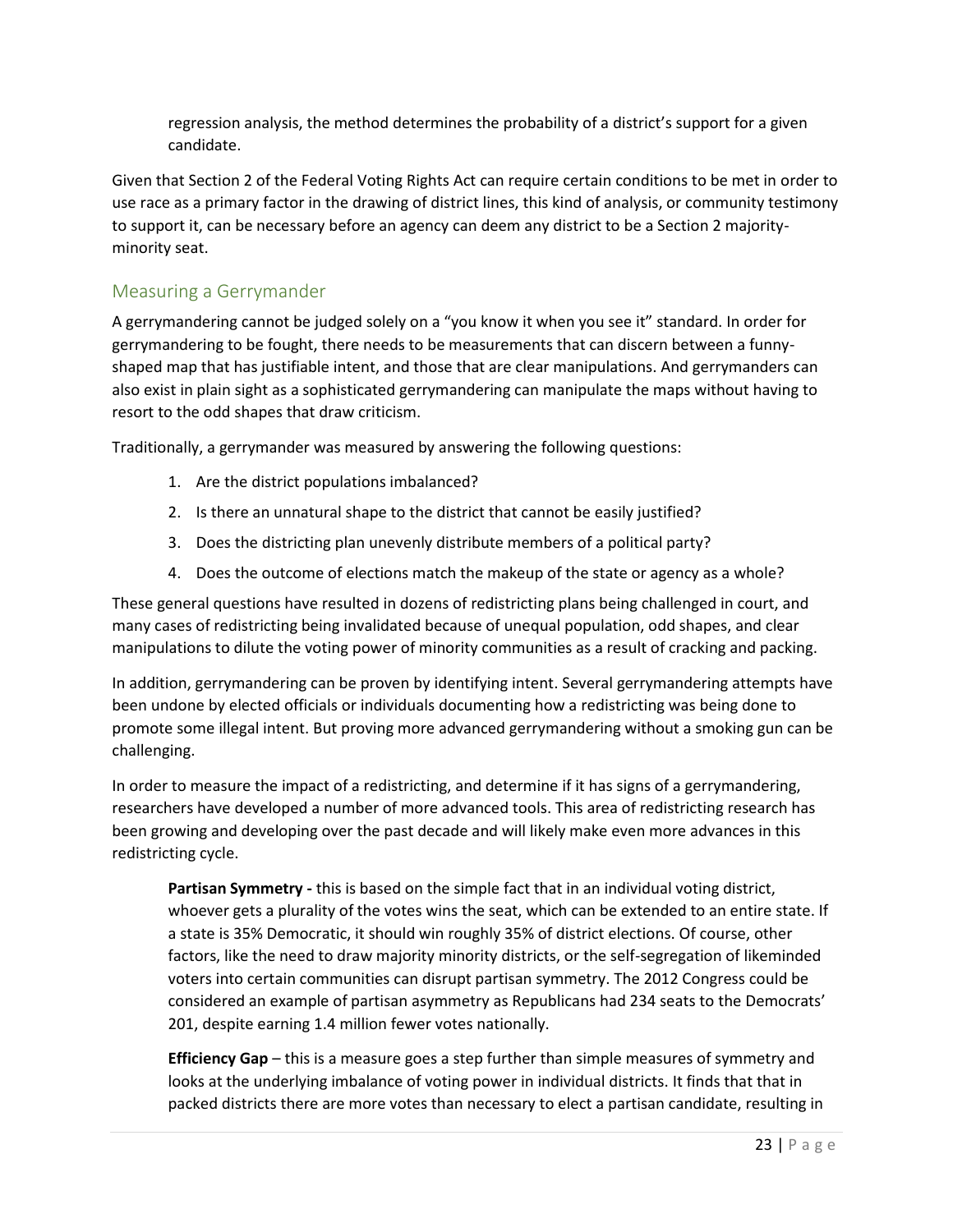"wasted votes." The wasted votes are summed up across each district in a plan to present a metric which can be compared among alternative mapping scenarios.

**Ensemble Analysis** – this method uses algorithmic redistricting tools to create thousands or millions of maps and then uses statistical analysis to determine what the median mapping outcome would be along certain metrics such as ethnicity, partisan advantage, or incumbent protection – and then compares a proposed or enacted plan to those many computer-generated alternative. This can show if the outcomes of a redistricting fall within the range of expected outcomes using only neutral criteria or if it is an outlier, pointing to a potential gerrymandering.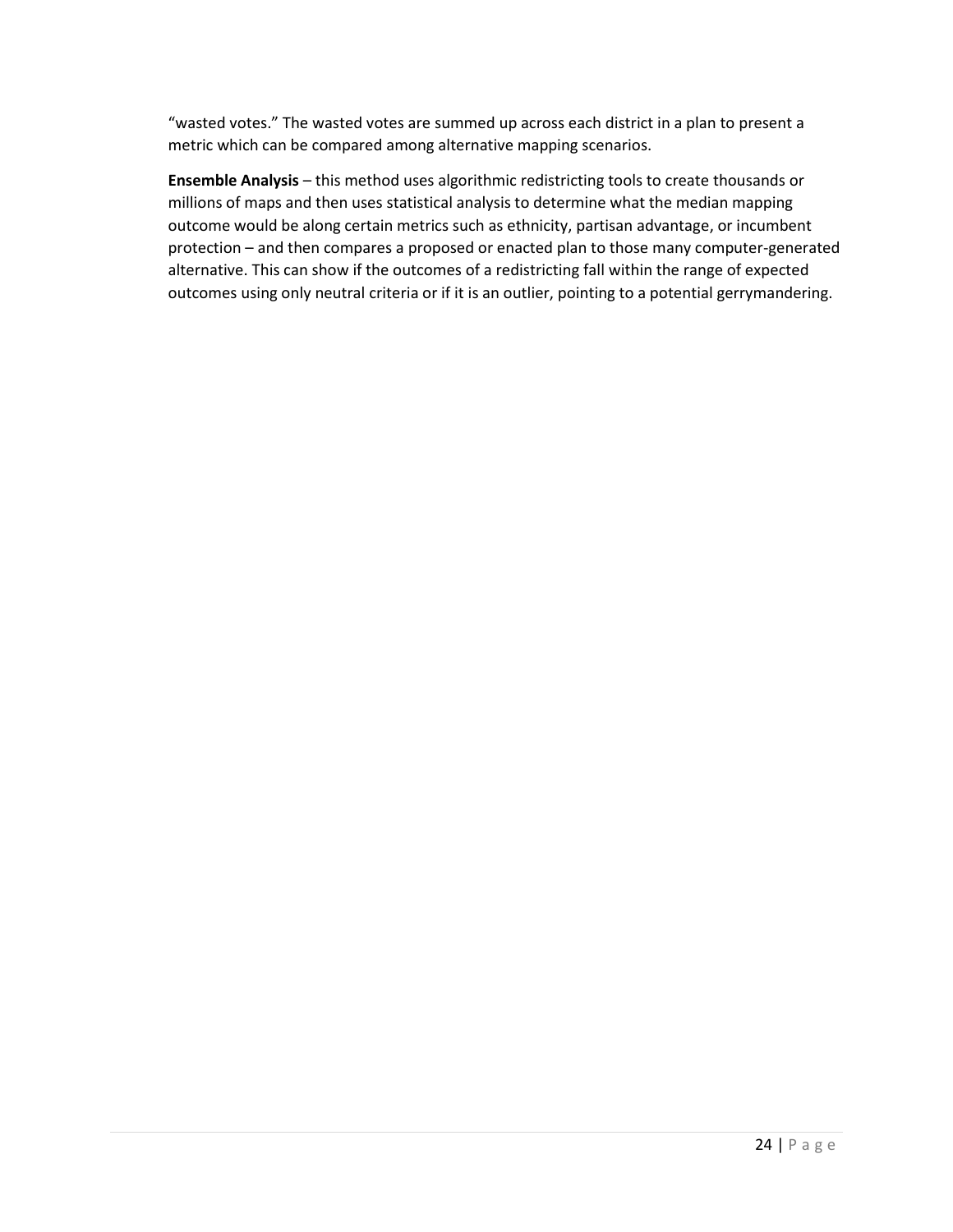# California-Specific Laws

Over the past 15 years, California has undergone a transformation of its redistricting process. This includes drawing of statewide and congressional lines, the rules for county and city redistricting, and the conversion of formerly at-large elections to districted systems.

# Statewide Redistricting Reform

California voters in 2008 passed Proposition 11 which took the responsibility for redistricting state legislative districts out of the hands of the legislature and governor and gave it to a public commission comprised of five Democrats, five Republicans, and four registered non-partisan or other minor parties. In 2010, voters passed Proposition 20 to extend the commission's role to redraw congressional districts too.

These laws set forth a process for selecting commissioners that balance racial, ethnic and political composition, that ensures a diversity of backgrounds, geography and skillsets. Once empaneled, the commission is required to conduct extensive outreach, build a foundation of community of interest testimony, and draw lines that follow ranked criteria for protecting the voting rights of the state's residents, preserve counties and cities, and ensure compact and contiguous districts.

The commission is not allowed to consider place of residents of any individual, including any incumbent or political candidate, in the creation of a map and cannot draw districts for the purpose of favoring or discriminating against a political party.

The California Citizens Redistricting Commission successfully drew lines for legislative, congressional and Board of Equalization districts in 2011. These boundaries, and that process, withstood several lawsuits and both the process and outcome has become a national model, replicated in several other states and local governments.

In 2020, the second commission was seated and they have begun their work for the decade.

# California Voting Rights Act

The California Voting Rights Act (CVRA) was enacted in 2002 and focuses exclusively on the use of atlarge election systems. As defined in the law, at-large systems include any election method except single member districts in which only the area voters select their representative.

The law does not create any oversight agency or empower any state or regional agencies to implement the law. Instead, it is left to the courts.

Unlike Federal Voting Rights Act cases, CVRA suits can be filed in local courts and costs for litigation fully recoverable from the successful plaintiff. To be successful, a plaintiff must only prove that racially polarized voting exists and that any protected subgroups could influence elections under a different system. This is a lower bar than what is set under Section 2 of the VRA.

In California, hundreds of cities, school boards, and other agencies have been forced to convert to districted election systems in order to comply with the CVRA. The law was recently updated to ease the conversion to districted elections utilizing a "safe harbor provision" where the agency agrees to a 90-day timeline in which they will complete the conversion in an open and transparent process, which includes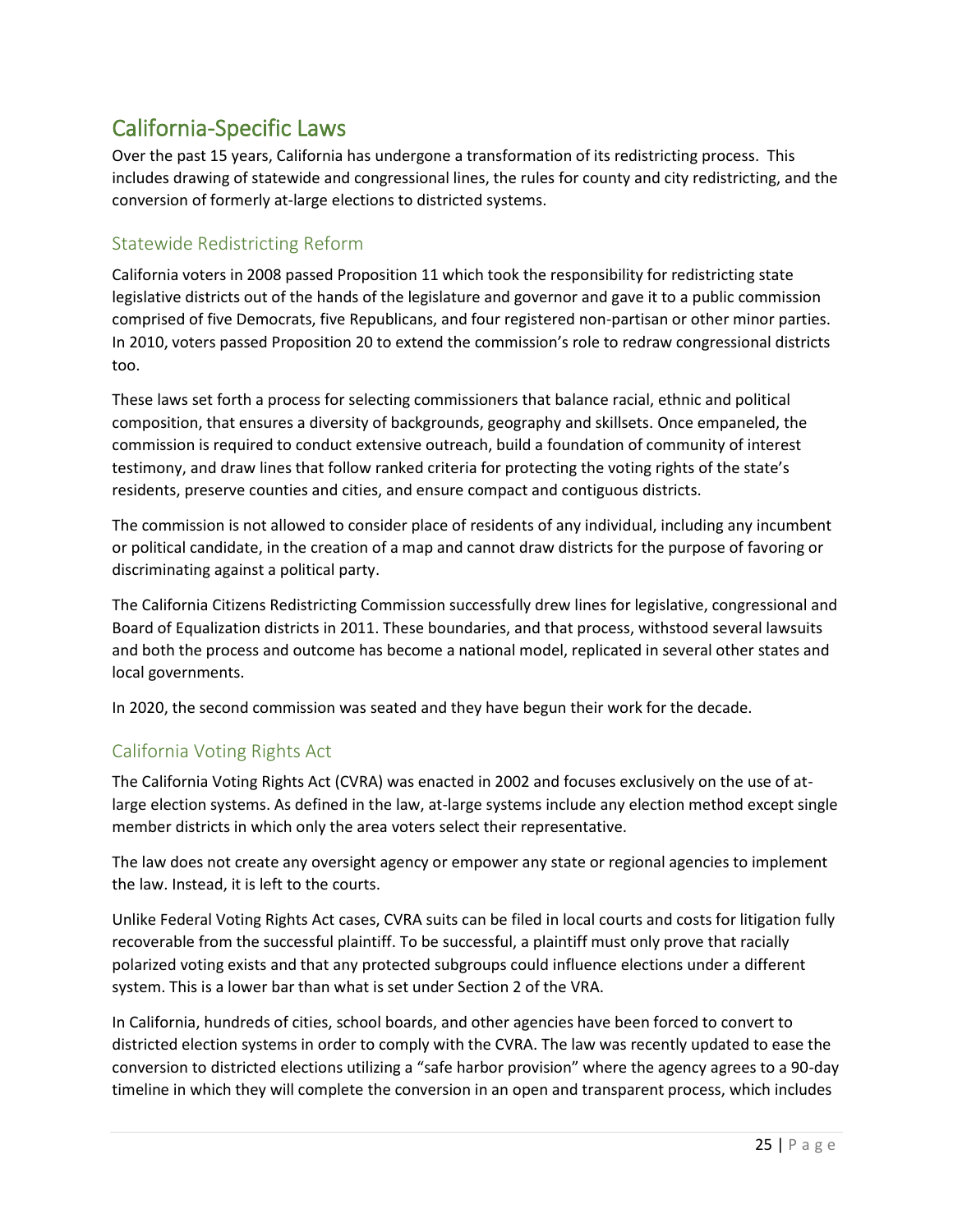five hearings, maps that are made available to the public, and other conditions. This deadline can be extended to 180 days with agreements from any plaintiffs, and for 2020-2021 agencies have been allowed to delay until the release of the U.S. Census data.

# California FAIR MAPS Act

California's Fair And Inclusive Redistricting for Municipalities And Political Subdivisions (FAIR MAPS) Act, enacted in 2020, increases transparency and public accountability in redistricting. While it only specifically applies to cities and counties in California, the Fair Maps Act codifies traditional redistricting best practices that should be utilized by all local governmental agencies in California, whenever possible.

The FAIR MAPS Act establishes a series of criteria for cities and counties to draw lines. Criteria for drawing district lines are:

- 1. Population equality, after prisoner reallocation;
- 2. Compliance with the U.S. Constitution, California Constitution, and the federal Voting Rights Act;
- 3. Geographic contiguity;
- 4. Geographic integrity of any local neighborhood or local community of interest;
- 5. Geographic integrity of a city or census place;
- 6. Should be bounded by natural or artificial barriers, streets, or the boundaries of a county or city; and
- 7. Geographic compactness in a manner that nearby areas of population are not bypassed in favor of more distant populations.

Beyond these criteria, the FAIR MAPS Act states that a board of supervisors or city council shall not use the address of an incumbent or candidate or political party as communities of interest when drawing plans or adopt district boundaries "for the purpose of favoring or discriminating against a political party."

The FAIR MAPS Act also establishes a structure for public engagement which includes five public hearings: up to two conducted prior to line drawing, at least two more held for public input and changes after maps have been made public, and one final hearing for adoption of a final map that has been made public for 7 days prior to adoption.

# Redistricting in Other CA Jurisdictions

California Community Colleges, School Boards, Water Boards, and other special districts are subject to the CVRA and have been increasingly driven to change at-large election systems to districts. However, the FAIR MAPS Act does not impact agencies beyond cities and counties, leaving other agencies to follow older code sections and utilize best practices for their redistricting process.

The operative code for most local agencies has not been substantively changed since 1976, and it doesn't even make reference to the Voting Rights Act. This, however, isn't a license for local agencies to abandon traditional redistricting principles. Even though it is not explicit in state codes, these agencies should attempt to follow as much of the traditional norms in redistricting and apply as many of the Fair Maps Act provisions as practical.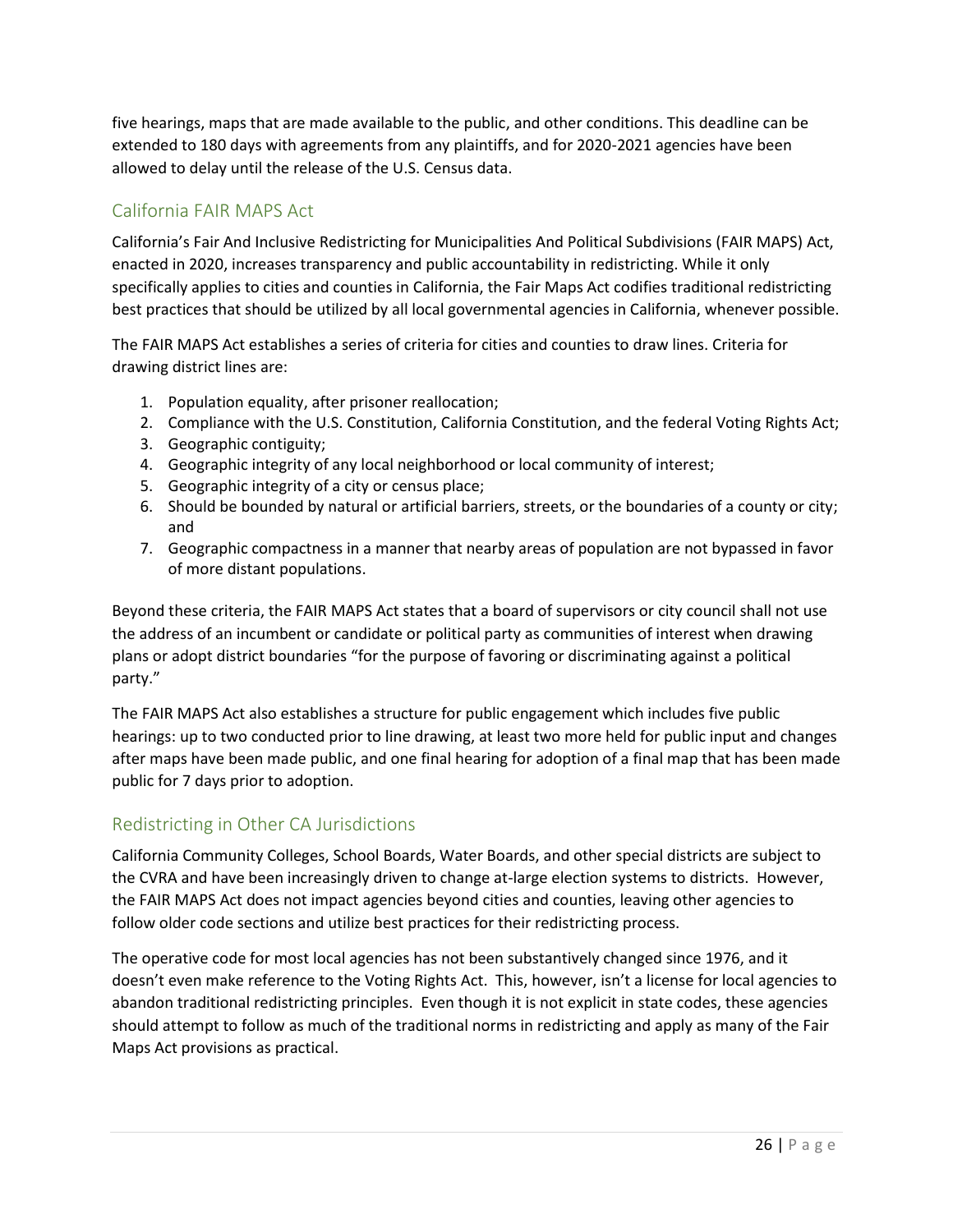# Additional Redistricting Topics

There are a number of additional topics in redistricting that have emerged in the last decade and been the subject of legislative policymaking and legal decisions.

# Accelerations and Deferrals

In a jurisdiction where there are four-year terms for elected representatives with elections occurring every two years, a voter who just voted for their elected representative can again elect a representative two years later because their underlying district lines were redrawn in a redistricting. Technically, in this situation, they have two representatives – the one they elected before the redistricting, and the one they just voted for. Their opportunity to vote has been accelerated by two years.

The opposite is a deferral, where because of changes to district lines, a voter or group of voters is moved into a new district that has already voted for their elected representative and this new group will have to wait an additional two years to get the chance to vote for their elected representative. Their opportunity to vote has been deferred for two years.

In local redistricting, it is a best practice to renumber in a way that will minimize the number of residents who are subject to an acceleration or deferral.

### Prisoner Reallocation

A handful of states, including California, have changed how incarcerated persons are counted and allocated during the redistricting process. In these states, when possible, they reallocate prisoners from the prison location to their residence prior to incarceration.

For the 2020 Census, California will be reallocating state prison populations to their residence or last known address prior to being arrested.<sup>13</sup> The bulk of these prisoners are currently incarcerated in rural counties.

One rationale behind this policy is the practical fact that prisoners are non-voting population, and in a redistricting, particularly of a smaller agency, the prison population can be sizeable and distort the voting power of residents. There are cases in California where if a district was required to include the prison population, a district could be drawn with almost all prison population, and just a small number of eligible voters.

Another rationale has to do with the equity in districts that have lost population due to the number of their residents that have been incarcerated. If, as an example, a city of 20,000 had a side of town where 500 former residents were incarcerated, then their council district would have to expand by 12% in order to meet equal population. That expansion, and its capture of additional voters, could serve to dilute the voting power of their neighborhoods. Placing the prison population back into those areas can improve line drawing for these residents.

To date, eight states have passed laws. States vary in their reallocation treatment of state and federal inmates and in their specific person's last known residences for redistricting purposes.

<sup>13</sup> <https://capitolweekly.net/odd-tale-prisoners-redistricting/>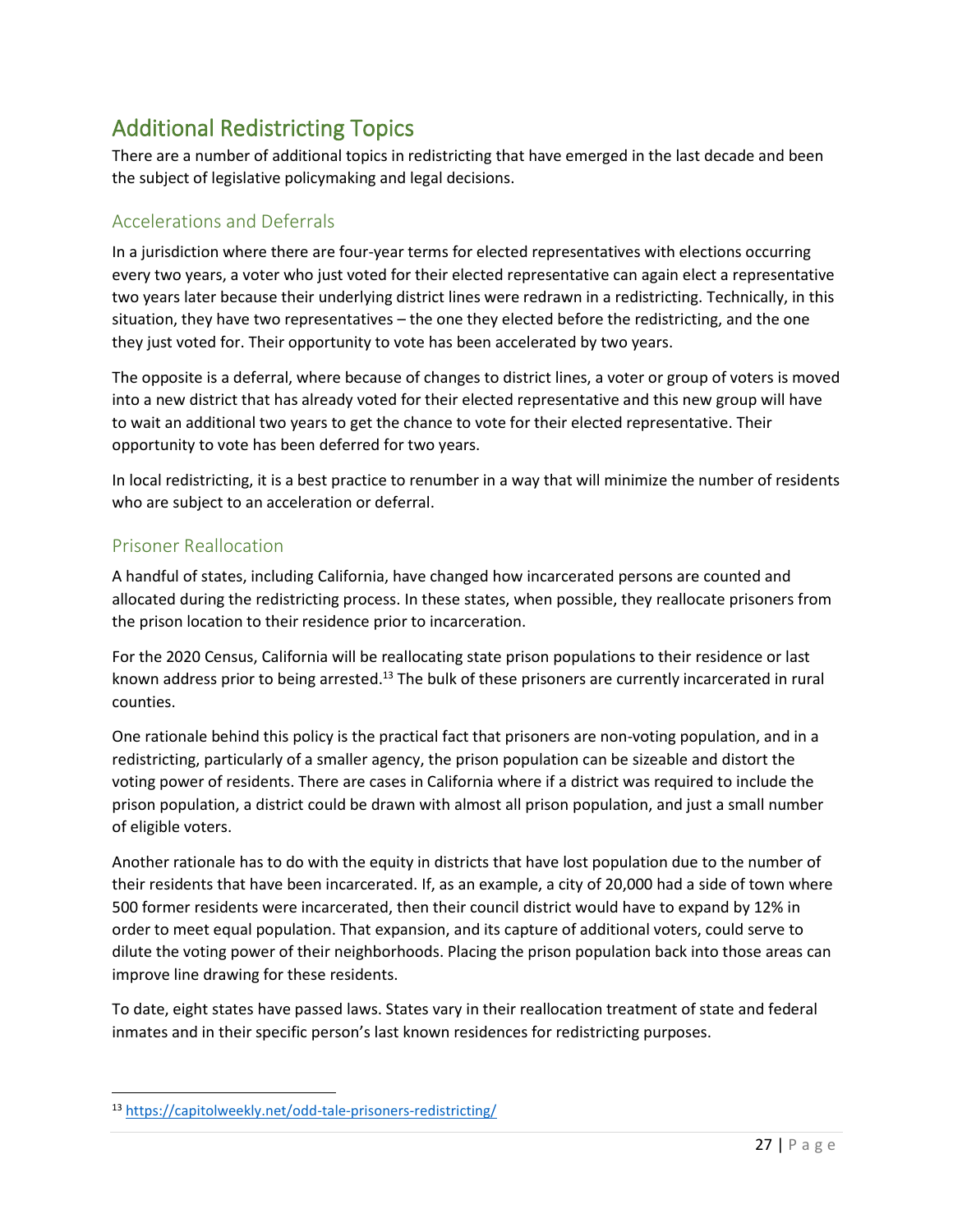The Census Bureau does not do this reallocation and instead continues to only count prisoners at the correctional facility, ensuring consistency with past censuses and the language of the Census Act of 1790. However, they recognize the large number of states that are interested in reallocation and they make geocoding services available those states.

In California, the agency tasked with implementing the reallocation of group quarter (GQ) populations is the Statewide Database, managed by the University of California, Institute for Governmental Studies.

California's Citizens Redistricting Commission has affirmed its support for this policy and expressed interest in reallocation of federal prisoners as well.

# Differential Privacy

The Census Bureau has a mandate to keep individual household confidential and private for 72 years. To ensure such confidentiality of individual data, the Census Bureau plans to implement a new approach called **differential privacy**.

This need for a new policy comes as computing power has advanced and large datasets can be combined with other data sources that are unpacked by hackers in a way to reveal personal information.

In order to evade such hacks, the census alters the raw data before it is released. Since 2000, the Census Bureau has used data-swapping between census blocks as its main disclosure avoidance technique. However, this is no longer seen as sufficient. For the 2020 Census, a new process will "inject noise" into the census, altering population numbers in each census geography, from census block to county levels.

The actual amount of noise in the data is still being determined by the Census Bureau. Some known issues with this process include:

- Rural areas will see a greater variance from the raw data than urban areas. Specifically, rural areas are likely to show increases in population and urban areas may show decreases in population.
- Smaller subpopulations, such as a specific racial group, will be affected more than larger racial or ethnic groups.
- The impact on states will vary, depending on their overall demographics.
- Longitudinal studies based on census data may be compromised.

While this data issue is garnering a lot of attention within the census/redistricting community, the practical impact on redistricting will be muted. The fact is that data swapping and noise within two census blocks could be important, when just looking at those two blocks. But when a district is created by combining 10,000 census blocks in a congressional district, or even 1,000 blocks in a city council district, that noise is almost entirely washed out.

Additionally, redistricting is required to use the PL-94-171 file, flaws and all. The current known flaws in the census undercount, particularly within minority and non-citizen communities, is a much more pernicious problem in the census than any kind of differential privacy process, yet there are no remedies for those shortcomings. Agencies must use the census data that is provided, without any opportunity to amend or adjust that data.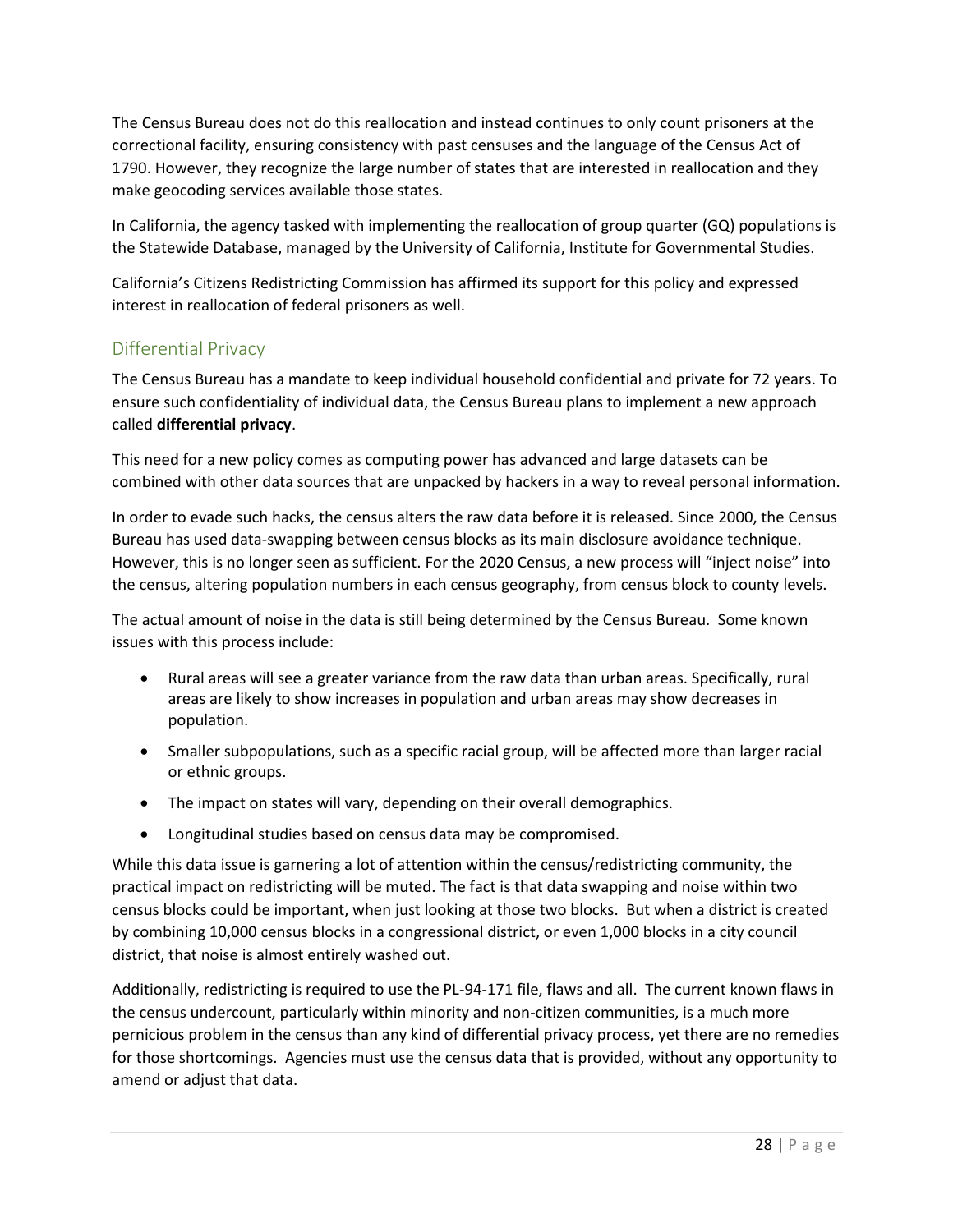# Redistricting Glossary

**Accelerations** – In an election area where there are four-year terms and elections every two years, a redistricting will result in a situation where a voter just recently elected a representative, then a redistricting happens, their district changes, and they get to again elect a representative just two years later. Technically, in this situation, they have two representatives – the one they elected before the redistricting, and the one they just voted for. Their opportunity to vote has been accelerated by two years. For the opposite, see Deferrals.

**American Community Survey** - Ongoing statistical survey by the U.S. Census Bureau, sent to approximately 250,000 addresses monthly (or 3 million per year). The ACS regularly gathers information previously contained only on the long form of the decennial census. Data is reported at the block-group or census tract level.

**Apportionment** - Following each census, the 435 seats in the U.S. House of Representatives are apportioned to each state based on state population. The larger the state population, the more congressional representatives the state will be apportioned. Apportionment, unlike redistricting, does not involve map drawing.

**At-large election system -** An at-large election system is one in which all voters can vote for all candidates running for open seats in the jurisdiction. In an at-large election system, candidates run in an entire jurisdiction rather than from districts or wards within the area. For example, a city with three open city council positions where all candidates for the three seats run against each other and the top three vote-getters citywide are elected is an at-large election system.

**Bailout** – When an agency under Section 5 successfully appeals to the U.S. Department of Justice to be removed from the group of states and counties that are required to receive preclearance for election changes, including redistricting.

**Bloc Voting** - A behavior of communities in which their voting patterns move as a unit, usually due to race, and their patterns follow their group identity more than traditional other characteristics, like partisanship, age, or left-handedness.

**Bullet Voting** - a method of voting in a race where the voter can vote for multiple candidates, but supporters agree to only vote for their one most supported candidate, denying other candidates the remaining extra votes, and giving their preferred candidate a mathematical advantage. Can be used to as a method to strengthen minority voting power.

**California Voting Rights Act** – A state law prohibiting the use of at-large districts in any agency with racially polarized voting.

**Census** - The United States Census is a population enumeration conducted every 10 years, the results of which are used to allocate Congressional seats, electoral votes and government program funding. As part of the census, detailed demographic information is collected and aggregated to a number of geographical levels.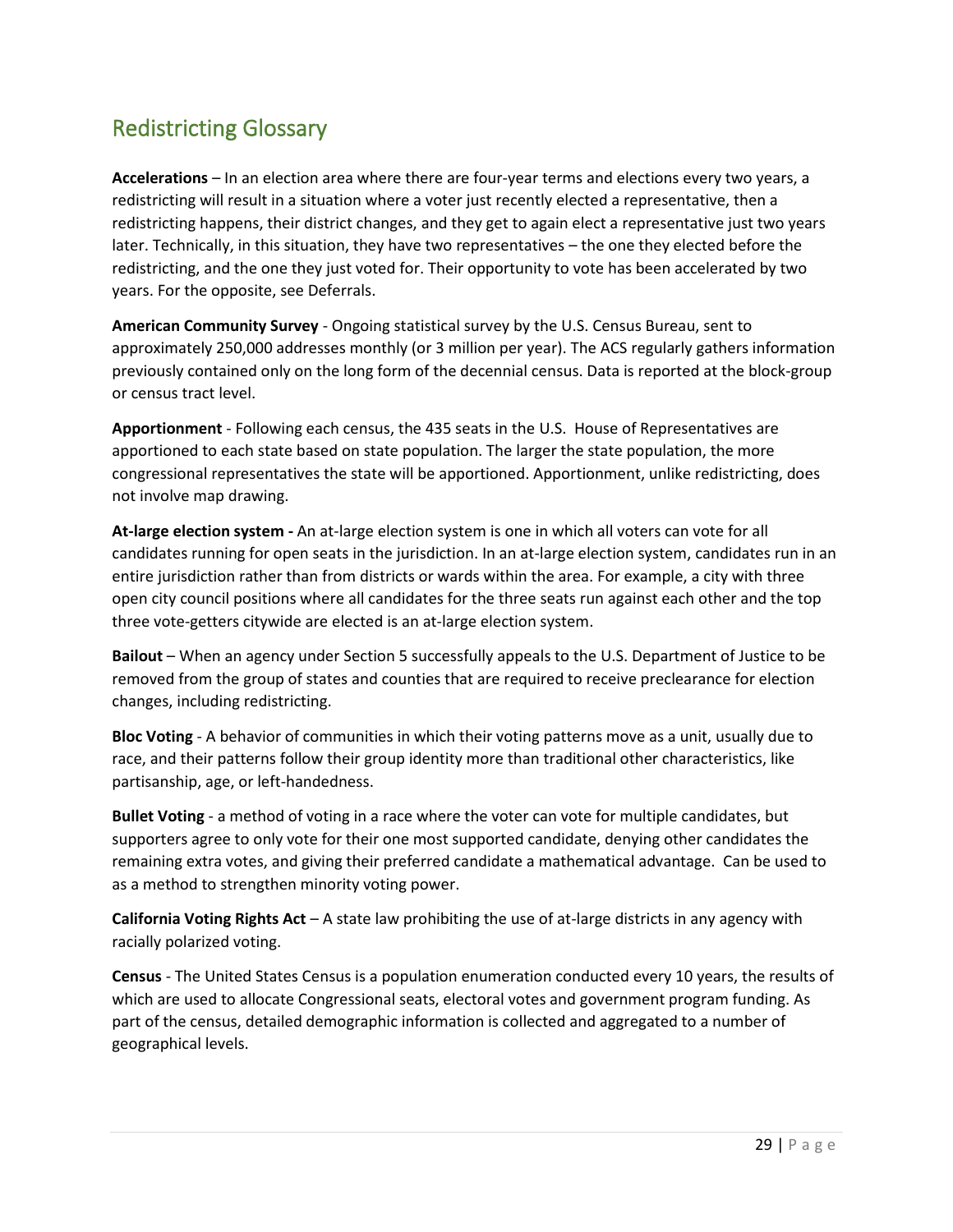**Census block -** The smallest level of census geography used by the Census Bureau to collect census data. Census blocks are formed by streets, roads, bodies of water, other physical features and legal boundaries shown on Census Bureau maps. Redistricting is based on census block-level data.

**Census block group** - A collection of census blocks sometime used for data estimates from the ACS that are not as reliable at the block level.

**Census tract** - A level of census geography larger than a census block or census block group that sometimes corresponds to neighborhood boundaries and is composed of census blocks.

**Coalition District** – See Majority Minority Coalition District

**Cohesiveness** – the extent to which different individuals or groups vote in a consistent pattern with each other. This can be demonstrated by a number of statistical means, most commonly regression analysis or environmental inference.

**Community of Interest** - A community of interest is a neighborhood or community that would benefit from being maintained in a single district because of shared interests, views or characteristics.

Although the preservation of "communities of interest" is required by many districting laws, the meaning of the term varies from place to place, if it is defined at all. The term can be taken to mean anything from ethnic groups to those with shared economic interests or workforce, to users of common infrastructure to those in the same media market. The Brennan Center for Justice provides a helpful summary of some of these uses.

**Compactness** - One of the "traditional" redistricting principles, low compactness is considered to be a sign of potential gerrymandering by courts, state law and the academic literature. More often than not, though, compactness is ill-defined by the "I know it when I see it" standard. Geographers, mathematicians and political scientists have devised countless measures of compactness, each representing a different conception, and some of these have found their way into law.

**Contiguity** - Like compactness, contiguity is considered one of the "traditional" redistricting principles. Most redistricting statutes mandate that districts be contiguous-- that is, they are a single, unbroken shape. Two areas touching at their corners are typically not considered contiguous. An obvious exception would be the inclusion of islands in a coastal district.

**Cracking** - A form of voter dilution occurring when districts are drawn so as to divide a geographically compact minority community into two or more districts. If the minority community is politically cohesive and could elect a preferred candidate if placed in one district but, due to cracking, the minority population is divided into two or more districts where it no longer has any electoral control or influence, the voting strength of the minority population is diluted.

**Crossover Districts** - A crossover district is one in which ethnic or language minorities do not form a numerical majority but still reliably control the outcome of the election with some similarly-minded majority voters crossing over to vote with the minority group.

**CVAP** (Citizen Voting Age Population) - An estimate of the raw number or percentage of 18-and-older citizens provided by the U.S. Census through the American Community Survey. This number represents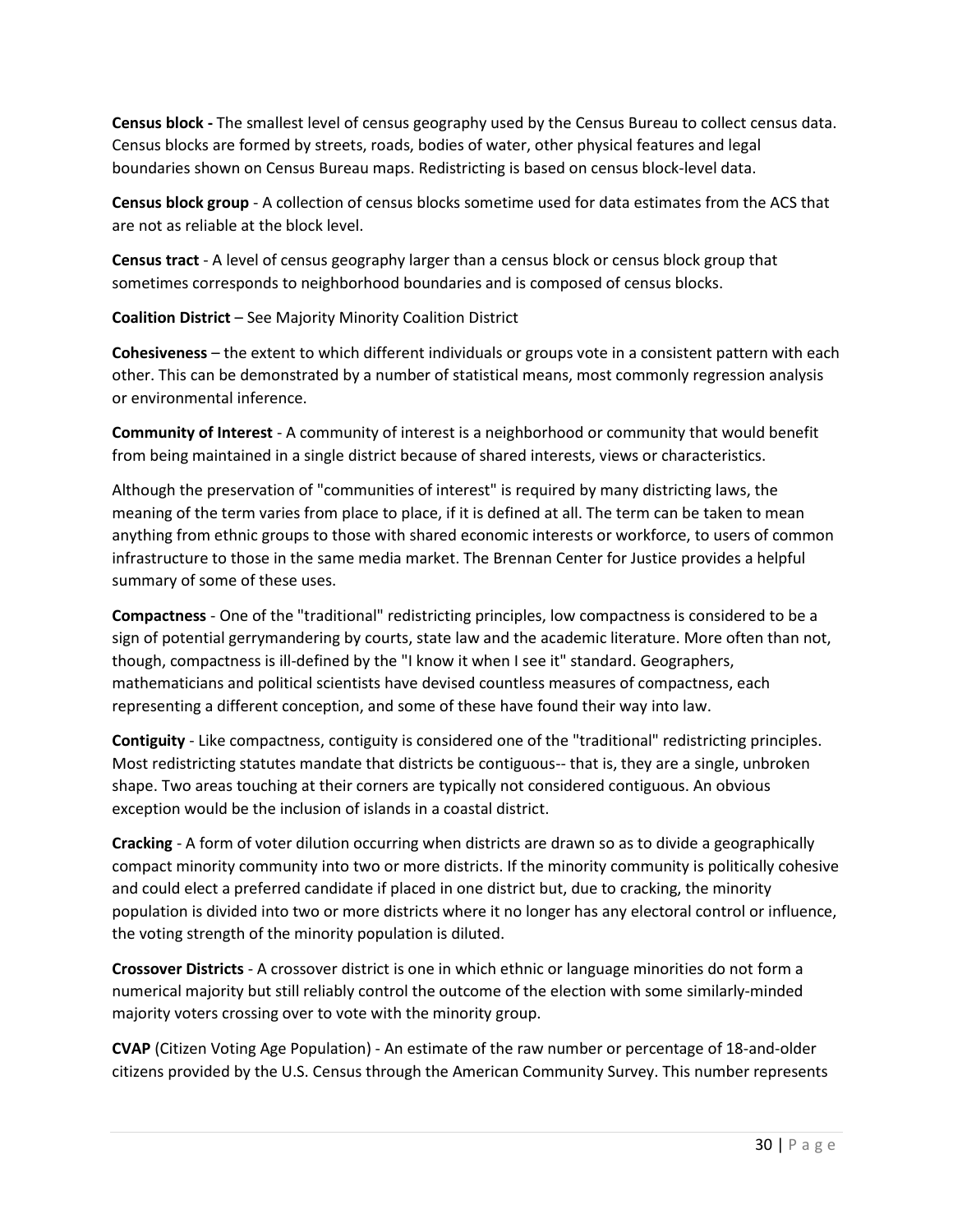the amount of potential voters that could be active in elections – an important measure in voting rights act cases.

CVAP is an estimate, and as with other Census Bureau estimates it comes with a margin of error. In an area as large as an LAUSD district, the margin of error will be fairly small.

**Deferrals** – In an election area where there are four-year terms, and elections every two years, a redistricting will result in a situation where a voter is set to elect a representative in the coming election, then a redistricting happens and their district changes to one that is not up for two more years. When their incumbent representative retires, they don't have the opportunity to vote on a new representative. Technically, in this situation, they have no representative – their old representative moved to a different area and they have not yet had a chance to elect a new representative under the redistricted system. Their right to representation has been deferred for two years. For the opposite, see Accelerations.

**Deviation –** The deviation is any amount of population that is less than or greater than the ideal population of a district. The law allows for some deviation in state and local redistricting plans.

**Dispersion** – within compactness calculations, dispersion-based measures, such as the Reock and convex hull measures, evaluate the extent to which a shape's area is spread out from a central point. A circle is very compact, while a barbell is less compact.

**Districted Elections** – A system in which geographic boundaries are created for the purposes of elections. The most common type is a single-member district where the one elected official who represents that district is elected only by those who reside in the district. Two other common forms are multi-member districts, wherein the voters will elect two or more representatives from their area, and at-large election areas, where the representative must live in the area, but all voters participate in the election, not just residents of the area.

**Effective minority district** – a distinction between a district with the density of minority voting population necessary for that community to election a candidate of choice, and a district that technically meets the 50% threshold, but does not provide an advantage in elections. In very rare cases, a district can be considered an effective minority district at a measure below the 50% threshold.

**Environmental Inference (EI)** – A popular statistical method used to identify polarized voting and make projections about the voting patterns of an area based on data regarding past elections and the ethnic or other composition of the electorate.

**Functional Contiguity** - when areas are contiguous by how they relate to the community. Two sides of a mountain pass may not be functionally contiguous, even if literally contiguous, and an island may not be literally contiguous, but be functionally contiguous to the shore of the mainland.

**Gerrymandering** - the process by which district boundaries are drawn to confer an electoral advantage on one group over another. The term is a portmanteau word formed from the surname of Massachusetts Governor Elbridge Gerry and the salamander shape of the district he approved, which appeared in an 1812 cartoon. Gerrymandering can take on many forms.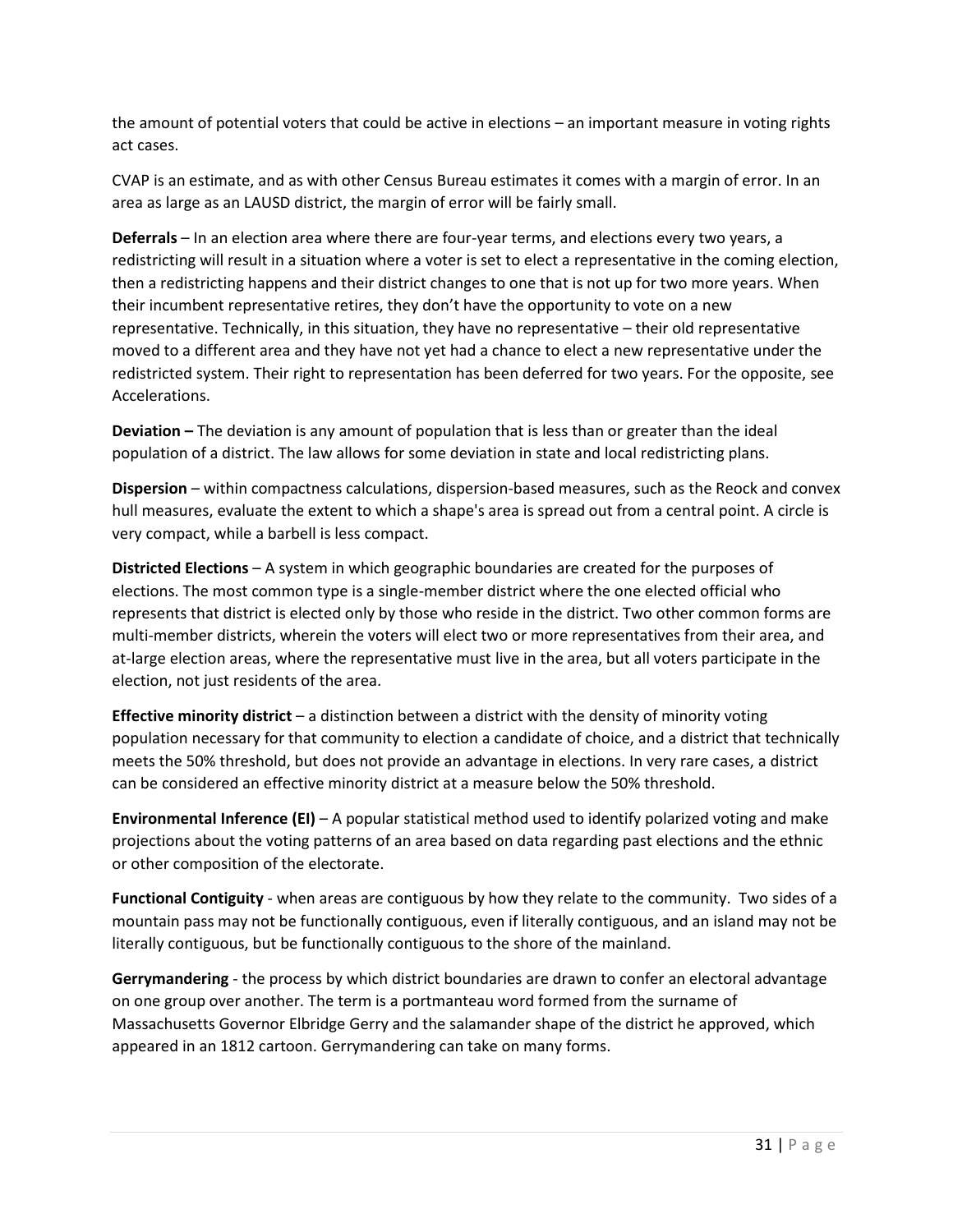**Gingles Factors** - The Gingles factors are three preconditions set forth by the U.S. Supreme Court in Thornburg v. Gingles, 478 U.S. 30 (1986), that a minority group must prove to establish a violation of Section 2 of the Voting Rights Act.

**GIS (Geographic Information Systems)** – Rooted in the science of geography, GIS integrates many types of data into a spatial location and organizes layers of information into visualizations using maps and 3D scenes.

**Group Quarters** – As defined by the census, Group Quarters are places where people live or stay in a group living arrangement. These places are owned or managed by a third party that provides residents with housing and services. Examples include: Nursing facilities, prisons, and university dormitories. See: Prison Population Reallocation

**Handshake Gerrymander** - a form of an incumbent gerrymander between candidates of different parties who agree to an incumbent gerrymander, often in exchange for other votes or policy/political favors.

**Ideal population** - The ideal population is the number of persons required for each district to have equal population. The ideal population for each district is obtained by taking the total population of the jurisdiction and dividing it by the total number of districts in the jurisdiction. For example, if a county's population is 10,000 and there are five electoral districts, the ideal population for each district is 2,000.

**Incumbent / Incumbency** – The current elected official. Incumbents and candidate addresses are not allowed to be a community of interest in California, for the purpose of redistricting at the state, county or city jurisdictional levels.

**Incumbent Gerrymander** - the drawing of lines in a way that manipulates the process and divides communities in the name of protecting the interests of incumbent elected officials.

**Indentation** - Perimeter-area based measures of compactness, like the Polsby-Popper and Schwartzberg measures, can utilize indentation of district boundaries as a part of the calculation. Shapes with a smooth perimeter are more compact, while those with a contorted, squiggly perimeter have more indentations and are less compact.

**Majority-minority district** - a district in which racial or ethnic minorities comprise a majority (50%-plus-1 or more) of the population.

**Metes and Bounds** – A written description of district lines used in tandem with maps and other data and in some counties used as the official determination of district lines. These files are known for overly specific wording, such as "walk through the middle of the stream," and "continue through the area between the vacant lot and the open field."

**Minority-coalition district** - a type of majority-minority district in which two or more minority groups combine to form a majority in a district.

**Minority Influence district** - An influence district is one that includes a large number of minority voters but fewer than would allow the minority voters to control the election results when voting as a bloc. Minority voters are sufficient in number in "influence districts" to influence the outcome of the election.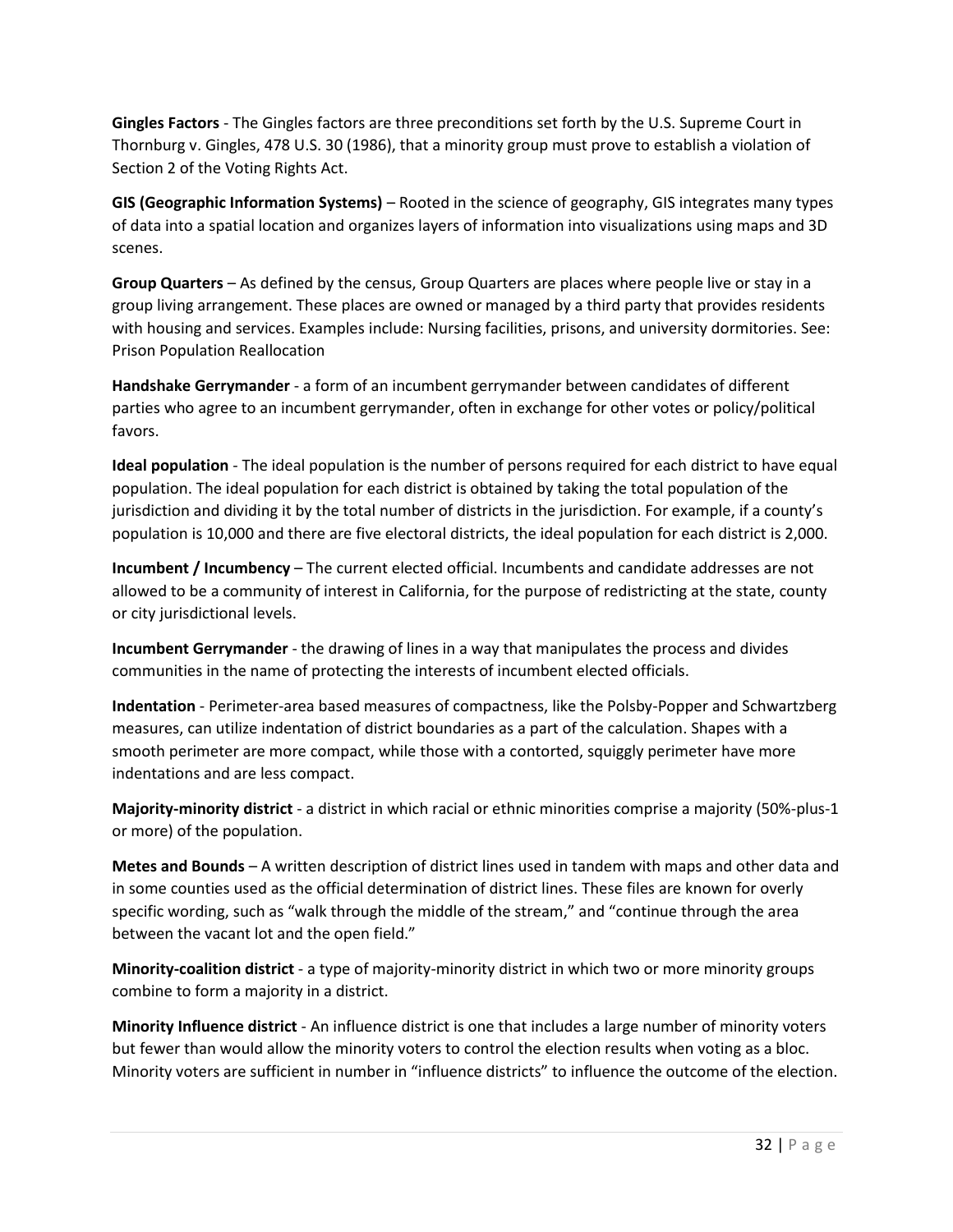**Minority opportunity district** – a district that provides minority voters with an equal opportunity to elect a candidate of their choice regardless of the racial composition of the district.

**Minority vote dilution** – when minority voters have their voting power weakened through an election structure or other means which deprives them of an equal opportunity to elect a candidate of choice. It is prohibited under the Voting Rights Act of 1965. Examples of minority vote dilution include cracking, packing, and the discriminatory effects of at-large election systems.

**Nesting** – The placing of districts within districts. This is most common in legislative maps where some states place two lower-house members within each single upper-house district. California has a lowertiered requirement for nesting in legislative districts, however in 2011 this rule was barely followed.

**One-person, one-vote** – The constitutional requirement that requires each district to be substantially equal in total population. The principle is based on the mathematical assumption that one person in a district with 10 people has more of a voice in our democracy than one in a district with 10,000 people.

**Packing** – A form of vote dilution prohibited under the Voting Rights Act where a minority group in over concentrated in a small number of districts. For example, packing can occur when a minority population is concentrated into one district where it makes up 90% of the district, instead of two districts where it could be 50% or more of each.

**Point Contiguous** – when a district is connected only by two corners touching.

**PL 94-171** – The eponymous federal law that requires the United States Census Bureau to provide states with data for use in redistricting and mandates that states define the census blocks to be used for collecting data. This is also used as the name for the U.S. Census dataset released every 10 years under the law.

**Precinct** - An area created by election officials to group voters for assignment to a designated polling place so that an election can be conducted. Precinct boundaries may change several times over the course of a decade. Several counties have transitioned away from precinct-based voting locations in exchange for county-wide vote centers, however the precinct is still a basis for determining what elections any voter can cast a ballot in, and they are how counties report election results.

**Preclearance** - The process of seeking review and approval from either the U.S Department of Justice or the federal court in the District of Columbia by jurisdictions that are covered under Section 5 of the Voting Rights Act.

**Prisoner Population Reallocation** – the act of shifting incarcerated population from where they reside on April 1<sup>st</sup> according to census data to their last known residential address or location of their arrest, simply for the purposes of defining the size of a census block.

**Racially polarized voting or racial bloc voting –** Patterns of voting along racial lines where voters of the same race support the same candidate who is different from the candidate supported by voters of the majority population. These have slightly different interpretations in the federal and state voting rights acts.